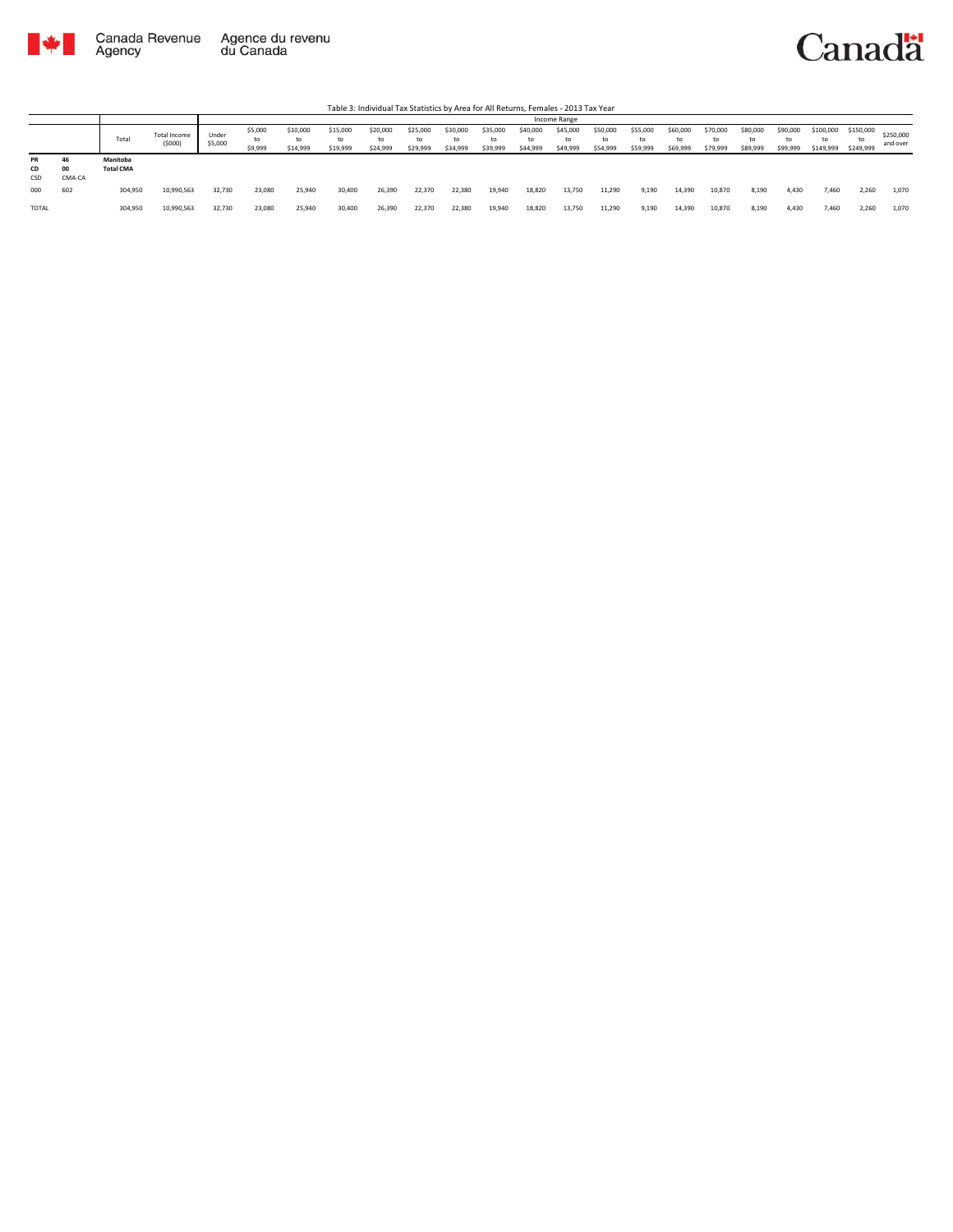



|                 |                    |                             |                               |                  |                          |                            |                            | Table 3: Individual Tax Statistics by Area for All Returns, Females - 2013 Tax Year |                            |                      |                            |                            |                            |                            |                            |                            |                            |                            |                      |                        |                              |                       |
|-----------------|--------------------|-----------------------------|-------------------------------|------------------|--------------------------|----------------------------|----------------------------|-------------------------------------------------------------------------------------|----------------------------|----------------------|----------------------------|----------------------------|----------------------------|----------------------------|----------------------------|----------------------------|----------------------------|----------------------------|----------------------|------------------------|------------------------------|-----------------------|
|                 |                    |                             |                               |                  |                          |                            |                            |                                                                                     |                            |                      |                            |                            | Income Range               |                            |                            |                            |                            |                            |                      |                        |                              |                       |
|                 |                    | Total                       | <b>Total Income</b><br>(5000) | Under<br>\$5,000 | \$5,000<br>to<br>\$9,999 | \$10,000<br>to<br>\$14,999 | \$15,000<br>to<br>\$19,999 | \$20,000<br>to<br>\$24,999                                                          | \$25,000<br>to<br>\$29,999 | \$30,000<br>\$34,999 | \$35,000<br>to<br>\$39,999 | \$40,000<br>to<br>\$44,999 | \$45,000<br>to<br>\$49,999 | \$50,000<br>to<br>\$54,999 | \$55,000<br>to<br>\$59,999 | \$60,000<br>to<br>\$69,999 | \$70,000<br>to<br>\$79,999 | \$80,000<br>to<br>\$89,999 | \$90,000<br>\$99,999 | \$100,000<br>\$149,999 | \$150,000<br>to<br>\$249,999 | \$250,000<br>and over |
| PR<br>CD<br>CSD | 46<br>00<br>CMA-CA | Manitoba<br><b>Total CA</b> |                               |                  |                          |                            |                            |                                                                                     |                            |                      |                            |                            |                            |                            |                            |                            |                            |                            |                      |                        |                              |                       |
| 000<br>000      | 605<br>607         | 7,770<br>7.040              | 203.415<br>208,895            | 1.280<br>620     | 720<br>740               | 900<br>1.010               | 980<br>820                 | 800<br>620                                                                          | 650<br>510                 | 530<br>570           | 430<br>430                 | 340<br>410                 | 240<br>290                 | 170<br>190                 | 130<br>150                 | 210<br>230                 | 130<br>150                 | 100<br>130                 | 50<br>70             | 90<br>90               | 30<br>30                     | 10<br>10              |
| 000<br>000      | 610<br>640         | 22,770<br>4,660             | 766,409<br>171,197            | 2.030<br>710     | 1.950<br>360             | 2.410<br>360               | 2.280<br>380               | 2,100<br>310                                                                        | 1.770<br>320               | 1,970<br>270         | 1.590<br>270               | 1.330<br>230               | 920<br>210                 | 690<br>180                 | 620<br>160                 | 960<br>210                 | 750<br>180                 | 550<br>170                 | 270<br>130           | 410<br>190             | 140<br>30                    | 60                    |
| <b>TOTAL</b>    |                    | 42,240                      | 1,349,916                     | 4.630            | 3.760                    | 4.670                      | 4.450                      | 3,820                                                                               | 3.240                      | 3,330                | 2.720                      | 2.310                      | 1,650                      | 1.240                      | 1.060                      | 1.610                      | 1.210                      | 950                        | 520                  | 770                    | 230                          | 90                    |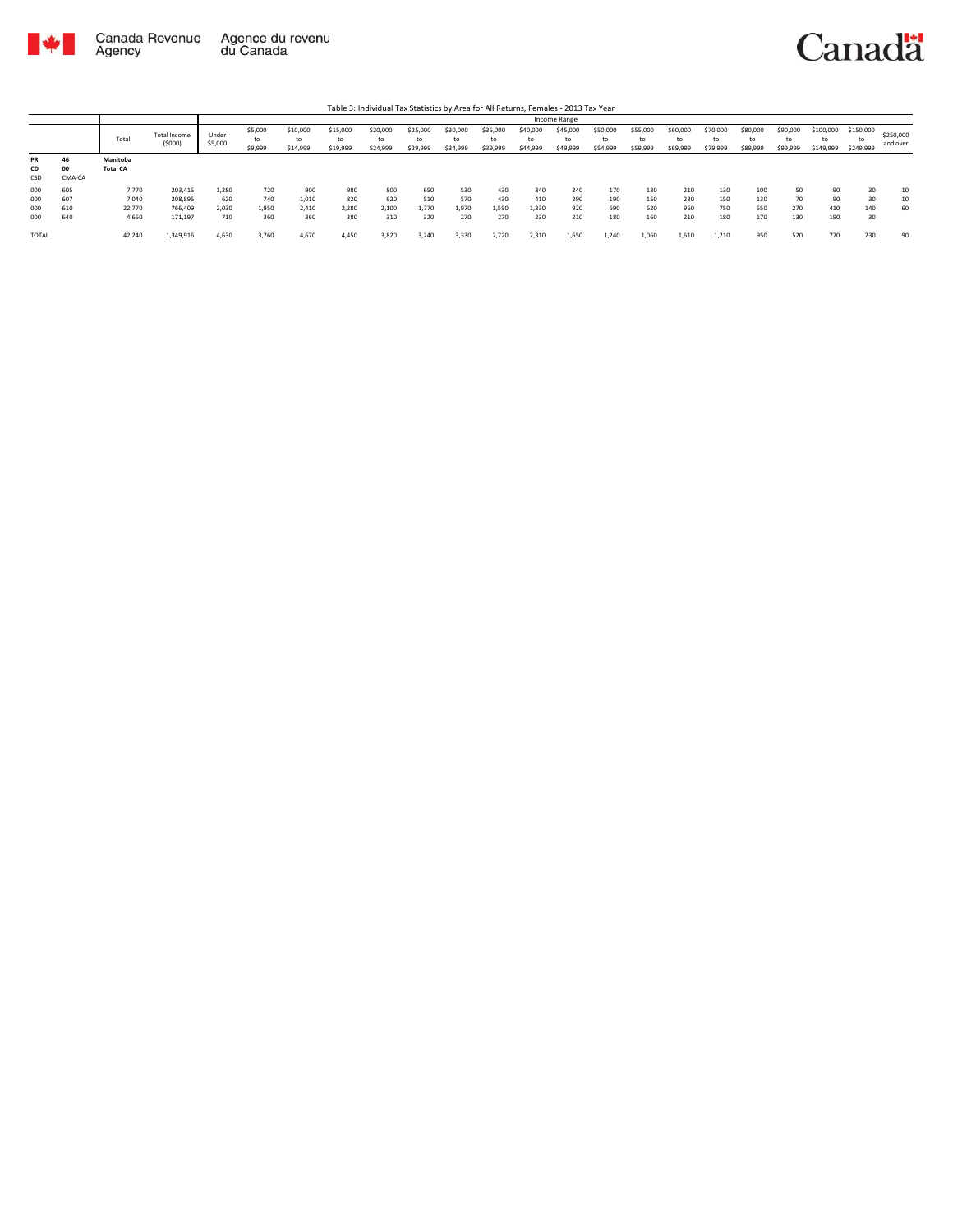

|                        |                    |                            |                        |                  |                          |                            |                            |                            |                            |                            |                            |                            | Income Range               |                            |                            |                            |                            |                            |                            |                              |                              |                       |
|------------------------|--------------------|----------------------------|------------------------|------------------|--------------------------|----------------------------|----------------------------|----------------------------|----------------------------|----------------------------|----------------------------|----------------------------|----------------------------|----------------------------|----------------------------|----------------------------|----------------------------|----------------------------|----------------------------|------------------------------|------------------------------|-----------------------|
|                        |                    | Total                      | Total Income<br>(5000) | Under<br>\$5,000 | \$5,000<br>to<br>\$9,999 | \$10,000<br>to<br>\$14,999 | \$15,000<br>to<br>\$19,999 | \$20,000<br>to<br>\$24,999 | \$25,000<br>to<br>\$29,999 | \$30,000<br>to<br>\$34,999 | \$35,000<br>to<br>\$39,999 | \$40,000<br>to<br>\$44,999 | \$45,000<br>to<br>\$49,999 | \$50,000<br>to<br>\$54,999 | \$55,000<br>to<br>\$59,999 | \$60,000<br>to<br>\$69,999 | \$70,000<br>to<br>\$79,999 | \$80,000<br>to<br>\$89,999 | \$90,000<br>to<br>\$99,999 | \$100,000<br>to<br>\$149,999 | \$150,000<br>to<br>\$249,999 | \$250,000<br>and over |
| <b>PR</b><br>CD<br>CSD | 46<br>01<br>CMA-CA | Manitoba<br>Division No. 1 |                        |                  |                          |                            |                            |                            |                            |                            |                            |                            |                            |                            |                            |                            |                            |                            |                            |                              |                              |                       |
| 035                    | 997                | 530                        | 11,936                 | 90               | 50                       | 70                         | 90                         | 50                         | 40                         | 30                         | 20                         | 20                         | 10                         |                            |                            | 10                         | 10                         | 10                         |                            |                              |                              |                       |
| 039                    | 997                | 440                        | 9,936                  | 60               | 50                       | 60                         | 70                         | 40                         | 40                         | 30                         | 20                         | 20                         | 10                         |                            |                            | 10                         |                            |                            |                            |                              |                              |                       |
| 043                    | 997                | 380                        | 10,014                 | 40               | 30                       | 40                         | 60                         | 30                         | 40                         | 40                         | 30                         | 20                         | 20                         |                            |                            | 10                         |                            |                            |                            |                              |                              |                       |
| 046                    | 998                | 560                        | 14,893                 | 50               | 70                       | 70                         | 70                         | 50                         | 60                         | 60                         | 30                         | 20                         | 20                         | 10                         |                            | 20                         | 10                         |                            |                            |                              |                              |                       |
| 051                    | 997                | 630                        | 24,800                 | 40               | 30                       | 40                         | 30                         | 60                         | 50                         | 80                         | 50                         | 50                         | 40                         | 30                         | 30                         | 40                         | 30                         | 30                         |                            |                              |                              |                       |
| 057                    | 997                | 1,070                      | 35,524                 | 80               | 80                       | 110                        | 120                        | 110                        | 80                         | 100                        | 70                         | 70                         | 50                         | 40                         | 30                         | 50                         | 30                         | 20                         | 10                         | 20                           |                              |                       |
| 060                    | 997                | 530                        | 17,363                 | 30               | 30                       | 50                         | 70                         | 60                         | 60                         | 50                         | 40                         | 40                         | 20                         | 20                         | 10                         | 20                         | 10                         | 10                         | 10                         | 10                           |                              |                       |
| 070                    | 998                | 80                         | 2,518                  |                  |                          |                            |                            |                            |                            |                            | 10                         | 10                         |                            |                            |                            |                            |                            |                            |                            |                              |                              |                       |
| 071                    | 997                | 2,010                      | 47,473                 | 610              | 140                      | 160                        | 210                        | 170                        | 130                        | 130                        | 100                        | 110                        | 40                         | 50                         | 30                         | 40                         | 30                         | 30                         | 10                         | 20                           |                              |                       |
| 075                    | 998                | 160                        | 3,732                  | 50               | 10                       | 10                         | 20                         | 20                         | 10                         | 10                         | 10                         | 10                         |                            |                            |                            |                            |                            |                            |                            |                              |                              |                       |
| 078                    | 996                | 160                        | 5,601                  | 10               |                          | 10                         | 20                         | 30                         | 20                         | 20                         | 10                         | 20                         |                            |                            |                            |                            |                            |                            |                            |                              |                              |                       |
| 094                    | 997                | 490                        | 15,523                 | 40               | 40                       | 50                         | 60                         | 50                         | 50                         | 50                         | 20                         | 30                         | 20                         | 10                         | 20                         | 20                         | 10                         |                            |                            |                              |                              |                       |
| TOTAL                  |                    | 7,040                      | 199,312                | 1,110            | 530                      | 690                        | 820                        | 660                        | 560                        | 590                        | 420                        | 420                        | 240                        | 180                        | 150                        | 220                        | 150                        | 130                        | 60                         | 70                           | 30                           |                       |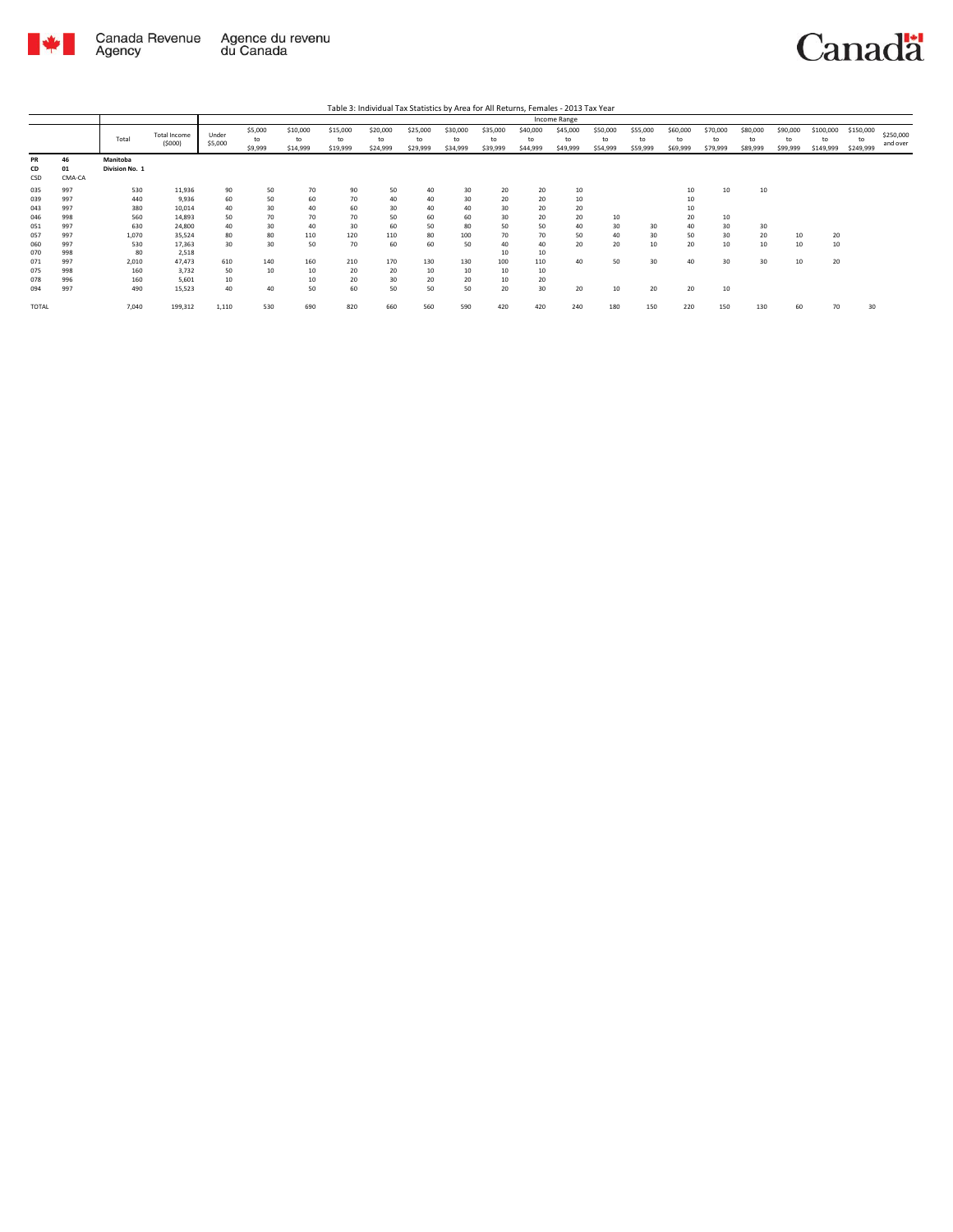

|                        |                    |                            |                               |                  |                          |                            |                            | Table 3: Individual Tax Statistics by Area for All Returns, Females - 2013 Tax Year |                            |                            |                            |                            |                            |                            |                            |                            |                            |                            |                            |                              |                              |                       |
|------------------------|--------------------|----------------------------|-------------------------------|------------------|--------------------------|----------------------------|----------------------------|-------------------------------------------------------------------------------------|----------------------------|----------------------------|----------------------------|----------------------------|----------------------------|----------------------------|----------------------------|----------------------------|----------------------------|----------------------------|----------------------------|------------------------------|------------------------------|-----------------------|
|                        |                    |                            |                               |                  |                          |                            |                            |                                                                                     |                            |                            |                            |                            | Income Range               |                            |                            |                            |                            |                            |                            |                              |                              |                       |
|                        |                    | Total                      | <b>Total Income</b><br>(5000) | Under<br>\$5,000 | \$5,000<br>to<br>\$9,999 | \$10,000<br>to<br>\$14,999 | \$15,000<br>to<br>\$19,999 | \$20,000<br>to<br>\$24,999                                                          | \$25,000<br>to<br>\$29,999 | \$30,000<br>to<br>\$34,999 | \$35,000<br>to<br>\$39,999 | \$40,000<br>to<br>\$44,999 | \$45,000<br>to<br>\$49,999 | \$50,000<br>to<br>\$54,999 | \$55,000<br>to<br>\$59,999 | \$60,000<br>to<br>\$69,999 | \$70,000<br>to<br>\$79,999 | \$80,000<br>to<br>\$89,999 | \$90,000<br>to<br>\$99,999 | \$100,000<br>to<br>\$149,999 | \$150,000<br>to<br>\$249,999 | \$250,000<br>and over |
| <b>PR</b><br>CD<br>CSD | 46<br>02<br>CMA-CA | Manitoba<br>Division No. 2 |                               |                  |                          |                            |                            |                                                                                     |                            |                            |                            |                            |                            |                            |                            |                            |                            |                            |                            |                              |                              |                       |
| 025<br>026             | 997<br>999         | 650<br>20                  | 15,604<br>40                  | 130<br>20        | 50                       | 80                         | 80                         | 70                                                                                  | 40                         | 50                         | 40                         | 30                         | 20                         | 20                         | 10                         | 20                         |                            | 10                         |                            |                              |                              |                       |
| 027<br>032             | 998<br>997         | 130<br>1.010               | 306<br>28.389                 | 110<br>110       | 10<br>80                 | 120                        | 140                        | 110                                                                                 | 100                        | 90                         | 50                         | 50                         | 40                         | 20                         | 20                         | 30                         | 30                         | 10                         |                            |                              |                              |                       |
| 037<br>041             | 997<br>996         | 610<br>3.220               | 21,270<br>77.425              | 60<br>620        | 30<br>310                | 50<br>430                  | 60<br>380                  | 60<br>290                                                                           | 50<br>270                  | 50<br>220                  | 40<br>160                  | 40<br>120                  | 30<br>80                   | 20<br>70                   | 20<br>50                   | 40<br>80                   | 30<br>50                   | 20<br>40                   | 20                         | 10<br>40                     |                              |                       |
| 046<br>053             | 996<br>996         | 1,390<br>1.090             | 46.172<br>27,489              | 170<br>190       | 120<br>90                | 110<br>130                 | 130<br>120                 | 110<br>110                                                                          | 110<br>80                  | 110<br>100                 | 80<br>60                   | 90<br>40                   | 70<br>50                   | 50<br>20                   | 50<br>20                   | 60<br>30                   | 50<br>20                   | 30<br>10                   | 20                         | 20                           |                              |                       |
| 057<br>061             | 996<br>996         | 850<br>1.880               | 22,420<br>56,661              | 110<br>240       | 60<br>140                | 100<br>200                 | 120<br>210                 | 90<br>190                                                                           | 80<br>160                  | 70<br>160                  | 50<br>120                  | 50<br>110                  | 40<br>70                   | 20<br>60                   | 20<br>40                   | 20<br>70                   | 40                         | 20                         | 20                         | 30                           | 10                           |                       |
| TOTAL                  |                    | 10,860                     | 295,776                       | 1,750            | 890                      | 1,210                      | 1.260                      | 1,030                                                                               | 880                        | 840                        | 600                        | 530                        | 390                        | 280                        | 230                        | 340                        | 230                        | 160                        | 80                         | 120                          | 30                           | 10                    |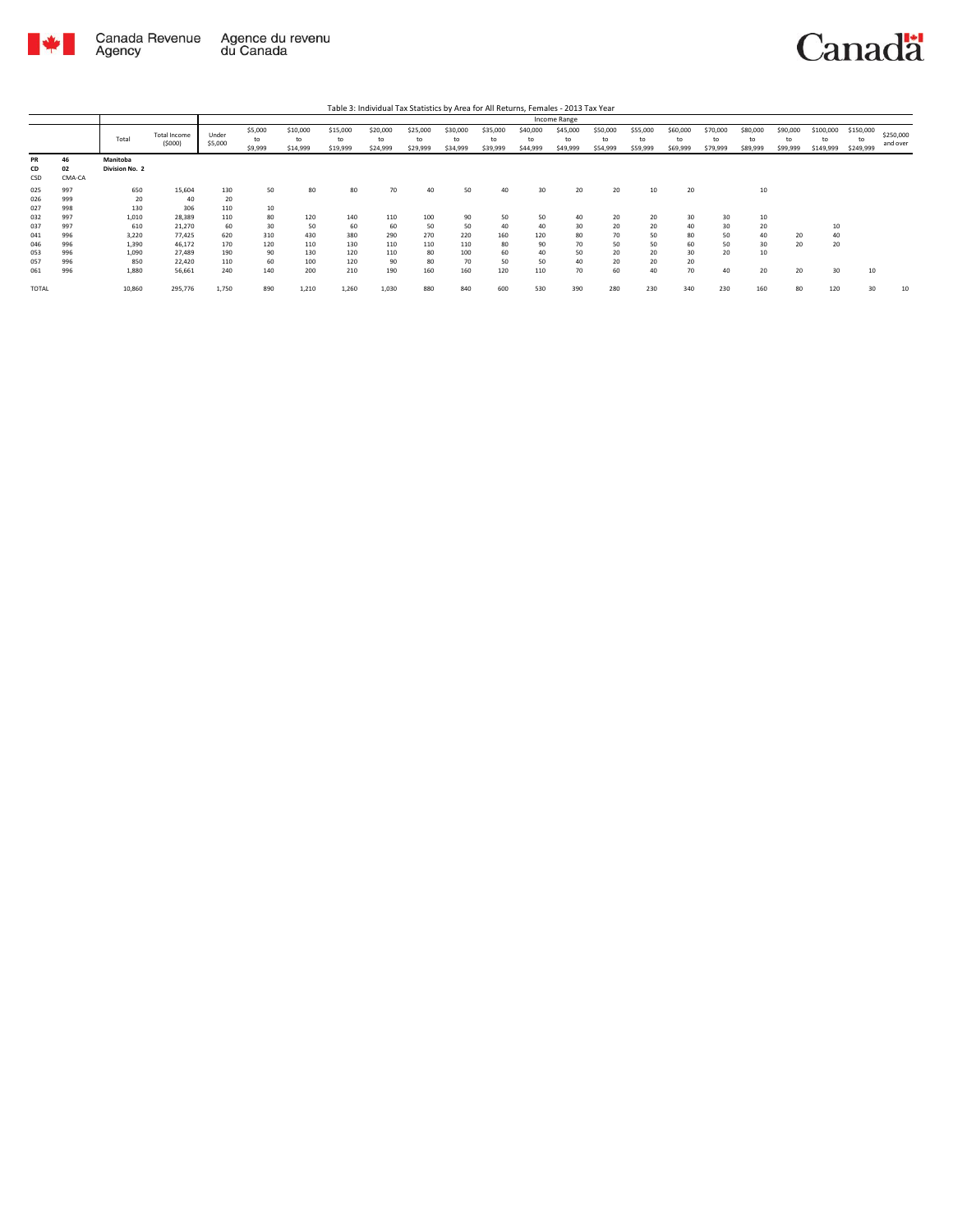

|                                 |                                 |                                     |                                                |                              |                              |                               |                               |                               |                             |                             |                            |                            | Income Range               |                            |                            |                            |                            |                            |                            |                              |                              |                       |
|---------------------------------|---------------------------------|-------------------------------------|------------------------------------------------|------------------------------|------------------------------|-------------------------------|-------------------------------|-------------------------------|-----------------------------|-----------------------------|----------------------------|----------------------------|----------------------------|----------------------------|----------------------------|----------------------------|----------------------------|----------------------------|----------------------------|------------------------------|------------------------------|-----------------------|
|                                 |                                 | Total                               | <b>Total Income</b><br>(5000)                  | Under<br>\$5,000             | \$5,000<br>to<br>\$9,999     | \$10,000<br>to<br>\$14,999    | \$15,000<br>to<br>\$19,999    | \$20,000<br>to<br>\$24,999    | \$25,000<br>to<br>\$29,999  | \$30,000<br>to<br>\$34,999  | \$35,000<br>to<br>\$39,999 | \$40,000<br>to<br>\$44,999 | \$45,000<br>to<br>\$49,999 | \$50,000<br>to<br>\$54,999 | \$55,000<br>to<br>\$59,999 | \$60,000<br>to<br>\$69,999 | \$70,000<br>to<br>\$79,999 | \$80,000<br>to<br>\$89,999 | \$90,000<br>to<br>\$99,999 | \$100,000<br>to<br>\$149,999 | \$150,000<br>to<br>\$249,999 | \$250,000<br>and over |
| PR<br>CD<br>CSD                 | 46<br>03<br>CMA-CA              | Manitoba<br>Division No. 3          |                                                |                              |                              |                               |                               |                               |                             |                             |                            |                            |                            |                            |                            |                            |                            |                            |                            |                              |                              |                       |
| 030<br>033<br>036<br>038        | 997<br>998<br>998<br>999        | 600<br>320<br>690<br>190            | 18.811<br>10,163<br>16.489<br>4.249            | 90<br>20<br>150<br>50        | 40<br>30<br>80<br>20         | 50<br>30<br>60<br>20          | 60<br>50<br>90<br>20          | 70<br>40<br>70<br>20          | 60<br>30<br>60<br>20        | 50<br>30<br>40              | 40<br>20<br>30             | 30<br>20<br>20             | 10<br>10<br>10             | 20<br>10                   | 20<br>10                   | 10<br>10<br>10             | 20<br>10                   | 10                         |                            | 10                           |                              |                       |
| 040<br>042<br>047               | 998<br>998<br>998               | 1,410<br>490<br>1,180               | 40,338<br>9.778<br>20,600                      | 190<br>150<br>390            | 120<br>50<br>130             | 180<br>40<br>140              | 180<br>50<br>130              | 160<br>40<br>90               | 120<br>40<br>90             | 100<br>40<br>50             | 80<br>20<br>50             | 80<br>10<br>30             | 50<br>10<br>10             | 30<br>10                   | 20<br>10                   | 30                         | 20                         | 30<br>10                   | 10                         | 20                           |                              |                       |
| 050<br>053<br>058               | 998<br>998<br>998               | 5,790<br>3,760<br>340               | 137,914<br>116.675<br>10.754                   | 1.220<br>390<br>50           | 590<br>310<br>30             | 730<br>380<br>30              | 740<br>480<br>40              | 560<br>410<br>40              | 430<br>320<br>30            | 350<br>300<br>30            | 260<br>230<br>20           | 210<br>180<br>20           | 140<br>140<br>10           | 100<br>90                  | 60<br>80                   | 100<br>150<br>10           | 100<br>90<br>10            | 80<br>80                   | 40<br>40                   | 60<br>60                     | 20<br>20                     | 10                    |
| 062<br>065<br>067<br>072<br>074 | 998<br>997<br>998<br>997<br>998 | 360<br>1,050<br>700<br>910<br>1,620 | 11,051<br>32,988<br>22,609<br>29.085<br>54,864 | 60<br>180<br>70<br>90<br>150 | 30<br>110<br>70<br>70<br>120 | 30<br>110<br>70<br>110<br>150 | 50<br>100<br>80<br>100<br>200 | 30<br>110<br>80<br>100<br>190 | 30<br>60<br>60<br>80<br>140 | 30<br>60<br>50<br>80<br>130 | 20<br>50<br>40<br>40<br>90 | 20<br>50<br>40<br>50<br>90 | 20<br>40<br>20<br>40<br>80 | 40<br>20<br>40<br>50       | 20<br>10<br>20<br>30       | 10<br>30<br>20<br>40<br>50 | 10<br>20<br>30<br>20<br>60 | 20<br>10<br>10<br>30       | 10<br>20                   | 30<br>10<br>20<br>30         | 10                           | 10                    |
| <b>TOTAL</b>                    |                                 | 19,400                              | 536,370                                        | 3,220                        | 1,790                        | 2,110                         | 2,370                         | 1,980                         | 1,570                       | 1,340                       | 1,000                      | 850                        | 610                        | 440                        | 310                        | 500                        | 420                        | 310                        | 160                        | 280                          | 90                           | 60                    |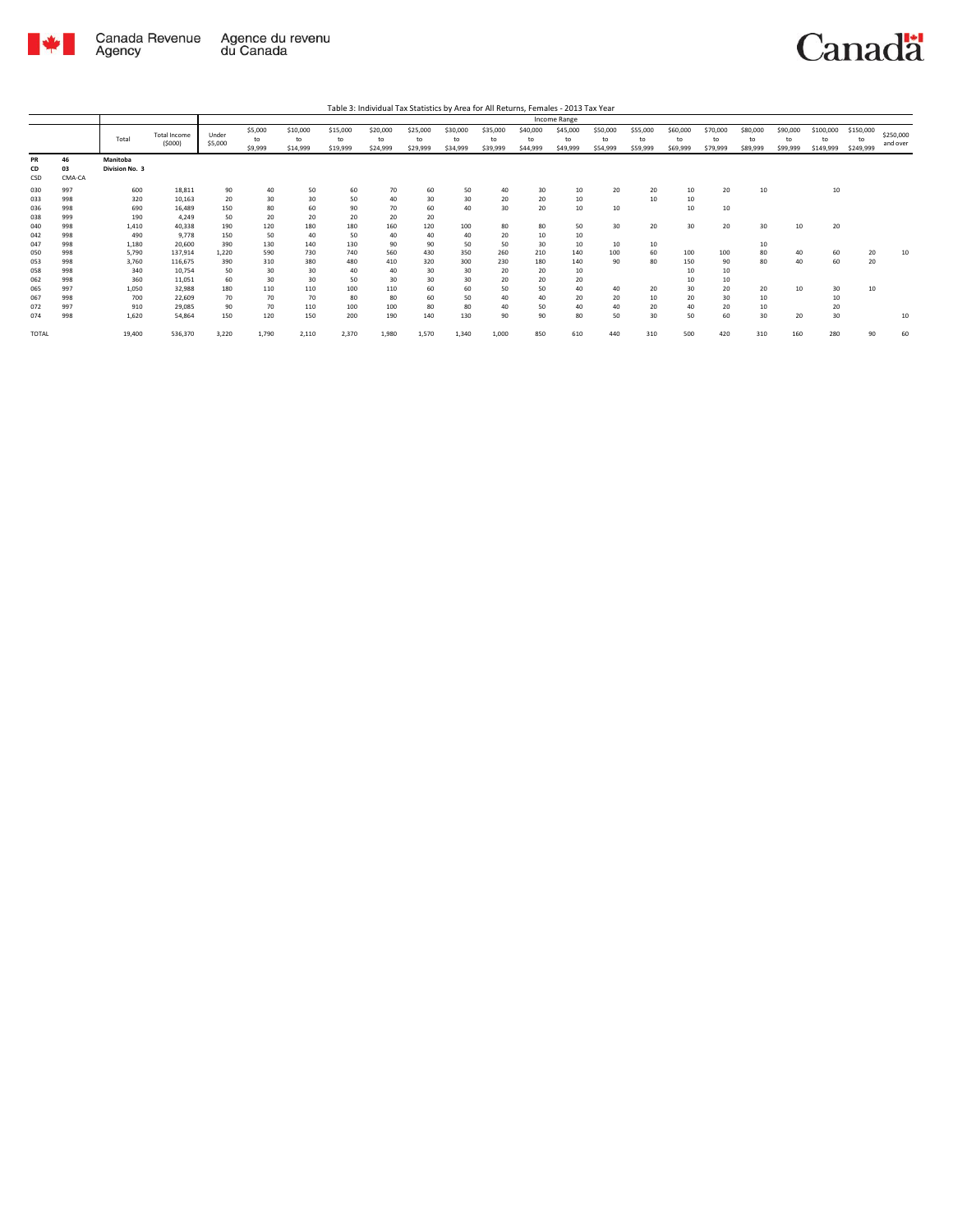

|                        |                    | Table 3: Individual Tax Statistics by Area for All Returns, Females - 2013 Tax Year<br>Income Range |                            |                  |                          |                             |                            |                            |                            |                            |                            |                            |                            |                            |                            |                            |                            |                            |                            |                              |                              |                       |
|------------------------|--------------------|-----------------------------------------------------------------------------------------------------|----------------------------|------------------|--------------------------|-----------------------------|----------------------------|----------------------------|----------------------------|----------------------------|----------------------------|----------------------------|----------------------------|----------------------------|----------------------------|----------------------------|----------------------------|----------------------------|----------------------------|------------------------------|------------------------------|-----------------------|
|                        |                    |                                                                                                     |                            |                  |                          |                             |                            |                            |                            |                            |                            |                            |                            |                            |                            |                            |                            |                            |                            |                              |                              |                       |
|                        |                    | Total                                                                                               | Total Income<br>(5000)     | Under<br>\$5,000 | \$5,000<br>to<br>\$9,999 | \$10,000<br>to<br>\$14,999  | \$15,000<br>to<br>\$19,999 | \$20,000<br>to<br>\$24,999 | \$25,000<br>to<br>\$29,999 | \$30,000<br>to<br>\$34,999 | \$35,000<br>to<br>\$39,999 | \$40,000<br>to<br>\$44,999 | \$45,000<br>to<br>\$49,999 | \$50,000<br>to<br>\$54,999 | \$55,000<br>to<br>\$59,999 | \$60,000<br>to<br>\$69,999 | \$70,000<br>to<br>\$79,999 | \$80,000<br>to<br>\$89,999 | \$90,000<br>to<br>\$99,999 | \$100,000<br>to<br>\$149,999 | \$150,000<br>to<br>\$249,999 | \$250,000<br>and over |
| <b>PR</b><br>CD<br>CSD | 46<br>04<br>CMA-CA | Manitoba<br>Division No. 4                                                                          |                            |                  |                          |                             |                            |                            |                            |                            |                            |                            |                            |                            |                            |                            |                            |                            |                            |                              |                              |                       |
| 033<br>035             | 998<br>999         | 380<br>320                                                                                          | 11,908<br>10.766           | 40<br>30         | 30<br>20                 | 40<br>30                    | 40<br>40                   | 40<br>40                   | 40<br>40                   | 30<br>30                   | 30<br>30 <sup>°</sup>      | 20<br>20                   | 10                         | 10                         | 10                         | 20<br>10                   |                            |                            |                            |                              |                              |                       |
| 039<br>044<br>046      | 998<br>998<br>999  | 350<br>380<br>280                                                                                   | 11,520<br>11,566<br>11,217 | 30<br>20<br>30   | 20<br>30<br>20           | 40<br>30 <sup>2</sup><br>20 | 60<br>60<br>40             | 40<br>50<br>30             | 30<br>50<br>20             | 30<br>30<br>20             | 20<br>20<br>30             | 20<br>20<br>10             | 20<br>10<br>10             | 10                         | 10                         | 10<br>10                   | 10<br>20                   | 10                         |                            |                              |                              |                       |
| 051<br>053             | 999<br>999         | 250<br>80                                                                                           | 6.591<br>2,186             | 30               | 30                       | 30<br>10                    | 30                         | 20                         | 20<br>10                   | 30                         | $10\,$                     | 10                         | 10                         |                            |                            |                            |                            |                            |                            |                              |                              |                       |
| 057<br>063             | 999<br>998         | 320<br>810                                                                                          | 9.432<br>23,796            | 20<br>150        | 20<br>60                 | 30<br>80                    | 60<br>110                  | 30<br>60                   | 30<br>70                   | 20<br>60                   | 20<br>50                   | 20<br>40                   | 10<br>30                   | 10                         | 20                         | 20                         | 20                         | 20                         |                            |                              |                              |                       |
| 066<br>068             | 997<br>998         | 130                                                                                                 | 4.836                      |                  | 10                       |                             | 20                         | 20                         | 10                         | 10                         |                            |                            |                            |                            |                            |                            |                            |                            |                            |                              |                              |                       |
| TOTAL                  |                    | 3,310                                                                                               | 103,819                    | 370              | 240                      | 320                         | 460                        | 330                        | 310                        | 250                        | 220                        | 190                        | 130                        | 80                         | 70                         | 100                        | 90                         | 60                         |                            |                              |                              | 20                    |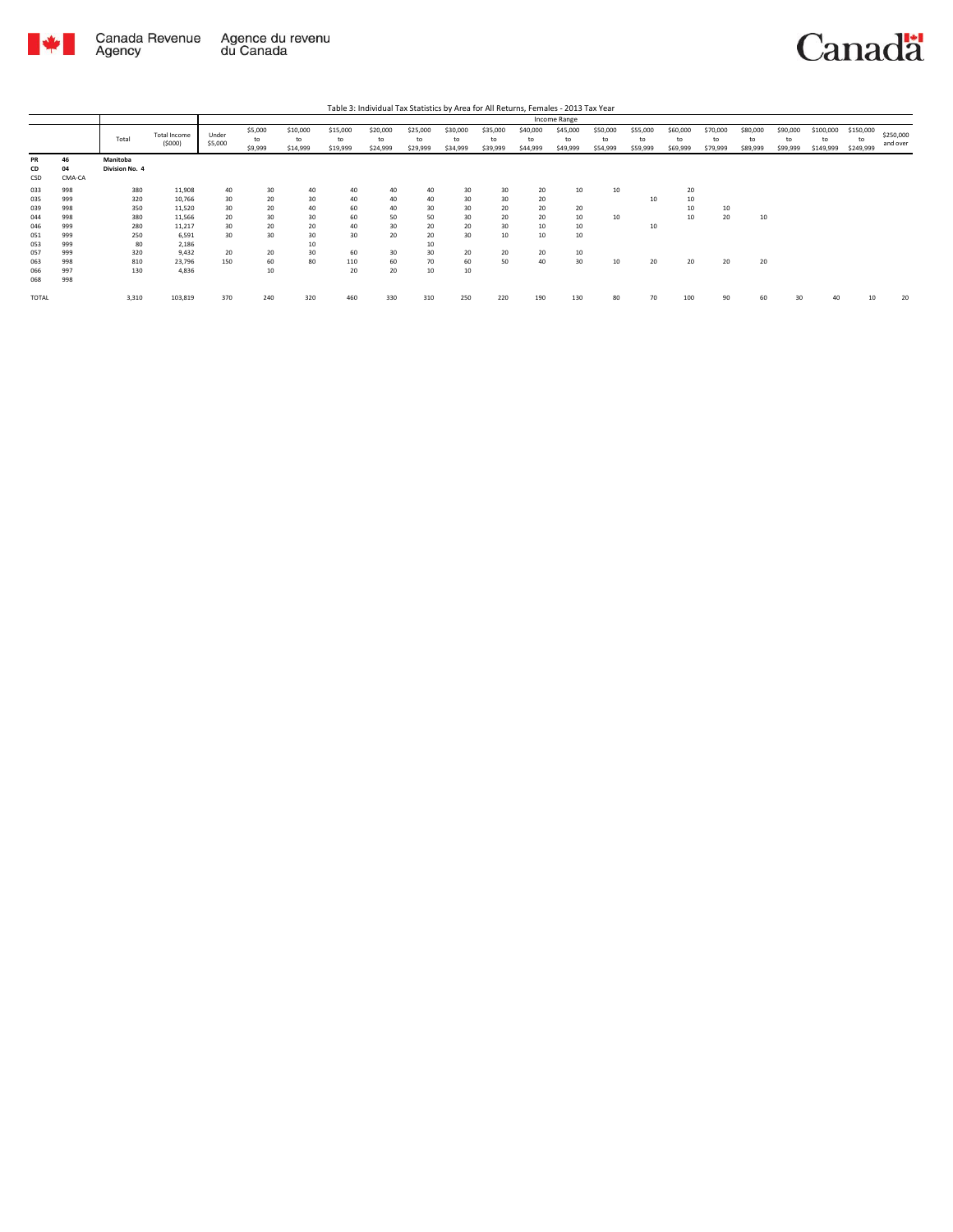

|                        |                    | Table 3: Individual Tax Statistics by Area for All Returns, Females - 2013 Tax Year |                               |                  |                          |                            |                            |                            |                            |                            |                            |                            |                            |                            |                            |                            |                            |                            |                            |                              |                              |                       |
|------------------------|--------------------|-------------------------------------------------------------------------------------|-------------------------------|------------------|--------------------------|----------------------------|----------------------------|----------------------------|----------------------------|----------------------------|----------------------------|----------------------------|----------------------------|----------------------------|----------------------------|----------------------------|----------------------------|----------------------------|----------------------------|------------------------------|------------------------------|-----------------------|
|                        |                    |                                                                                     |                               |                  |                          |                            |                            |                            |                            |                            |                            |                            | Income Range               |                            |                            |                            |                            |                            |                            |                              |                              |                       |
|                        |                    | Total                                                                               | <b>Total Income</b><br>(5000) | Under<br>\$5,000 | \$5,000<br>to<br>\$9,999 | \$10,000<br>to<br>\$14,999 | \$15,000<br>to<br>\$19,999 | \$20,000<br>to<br>\$24,999 | \$25,000<br>to<br>\$29,999 | \$30,000<br>to<br>\$34,999 | \$35,000<br>to<br>\$39,999 | \$40,000<br>to<br>\$44,999 | \$45,000<br>to<br>\$49,999 | \$50,000<br>to<br>\$54,999 | \$55,000<br>to<br>\$59,999 | \$60,000<br>to<br>\$69,999 | \$70,000<br>to<br>\$79,999 | \$80,000<br>to<br>\$89,999 | \$90,000<br>to<br>\$99,999 | \$100,000<br>to<br>\$149,999 | \$150,000<br>to<br>\$249,999 | \$250,000<br>and over |
| <b>PR</b><br>CD<br>CSD | 46<br>05<br>CMA-CA | Manitoba<br>Division No. 5                                                          |                               |                  |                          |                            |                            |                            |                            |                            |                            |                            |                            |                            |                            |                            |                            |                            |                            |                              |                              |                       |
| 025                    | 998                | 2,400                                                                               | 79.447                        | 190              | 170                      | 240                        | 320                        | 280                        | 210                        | 180                        | 160                        | 160                        | 110                        | 70                         | 60                         | 80                         | 60                         | 40                         | 20                         | 30                           | 20                           |                       |
| 031<br>037             | 998<br>999         | 10<br>200                                                                           | 548<br>7.789                  | 10               |                          | 20                         | 20                         | 20                         | 10                         | 20                         |                            | 10                         |                            |                            |                            | 10                         | 10                         |                            |                            |                              |                              |                       |
| 039                    | 998                | 380                                                                                 | 13.912                        | 20               | 30                       | 30                         | 60                         | 40                         | 30                         | 30                         | 30                         | 20                         | 10                         | 20                         |                            | 20                         |                            |                            |                            |                              |                              |                       |
| 043                    | 998                | 140                                                                                 | 7.832                         | 10               | 20                       |                            | 20                         | 10                         | 10                         |                            |                            |                            |                            |                            |                            |                            |                            |                            |                            |                              |                              |                       |
| 047<br>050             | 997<br>998         | 150<br>20                                                                           | 8,386<br>795                  | 10               | 10                       | 20                         | 10                         | 10                         |                            | 10                         |                            |                            |                            |                            |                            |                            |                            |                            |                            |                              |                              |                       |
| 052                    | 998                | 630                                                                                 | 24.959                        | 50               | 50                       | 50                         | 80                         | 70                         | 60                         | 50                         | 40                         | 40                         | 20                         | 20                         | 20                         | 30                         | 30                         | 10                         |                            | 10                           |                              |                       |
| 055                    | 999                | 220                                                                                 | 8.581                         | 20               | 10                       | 20                         | 30 <sub>o</sub>            | 30                         |                            | 10                         |                            | 10                         | 10                         |                            |                            | 10                         | 10                         |                            |                            | 10                           |                              |                       |
| 058<br>061             | 999<br>998         | 60<br>20                                                                            | 1.792<br>799                  | 10               |                          | 10                         |                            |                            |                            |                            |                            |                            |                            |                            |                            |                            |                            |                            |                            |                              |                              |                       |
| 063                    | 998                | 310                                                                                 | 10.357                        | 30               | 20                       | 40                         | 40                         | 20                         | 30                         | 30                         | 20                         | 20                         | 20                         | 10                         |                            | 10                         |                            |                            |                            |                              |                              |                       |
| 067                    | 997                | 210                                                                                 | 7.398                         | 20               | 10                       | 30                         | 20                         | 20                         | 20                         | 20                         | 10                         | 20                         |                            |                            |                            | 10                         | 10                         |                            |                            |                              |                              |                       |
| 070<br>076             | 997<br>997         | 280                                                                                 | 8.866                         | 40               | 20                       | 20                         | 30                         | 30                         | 20                         | 30                         | 20                         | 20                         | 20                         | 10                         | 10                         | 10                         |                            |                            |                            |                              |                              |                       |
| <b>TOTAL</b>           |                    | 5,010                                                                               | 181,462                       | 410              | 350                      | 480                        | 630                        | 530                        | 420                        | 390                        | 310                        | 310                        | 210                        | 150                        | 130                        | 190                        | 150                        | 100                        | 60                         | 90                           | 50                           | 40                    |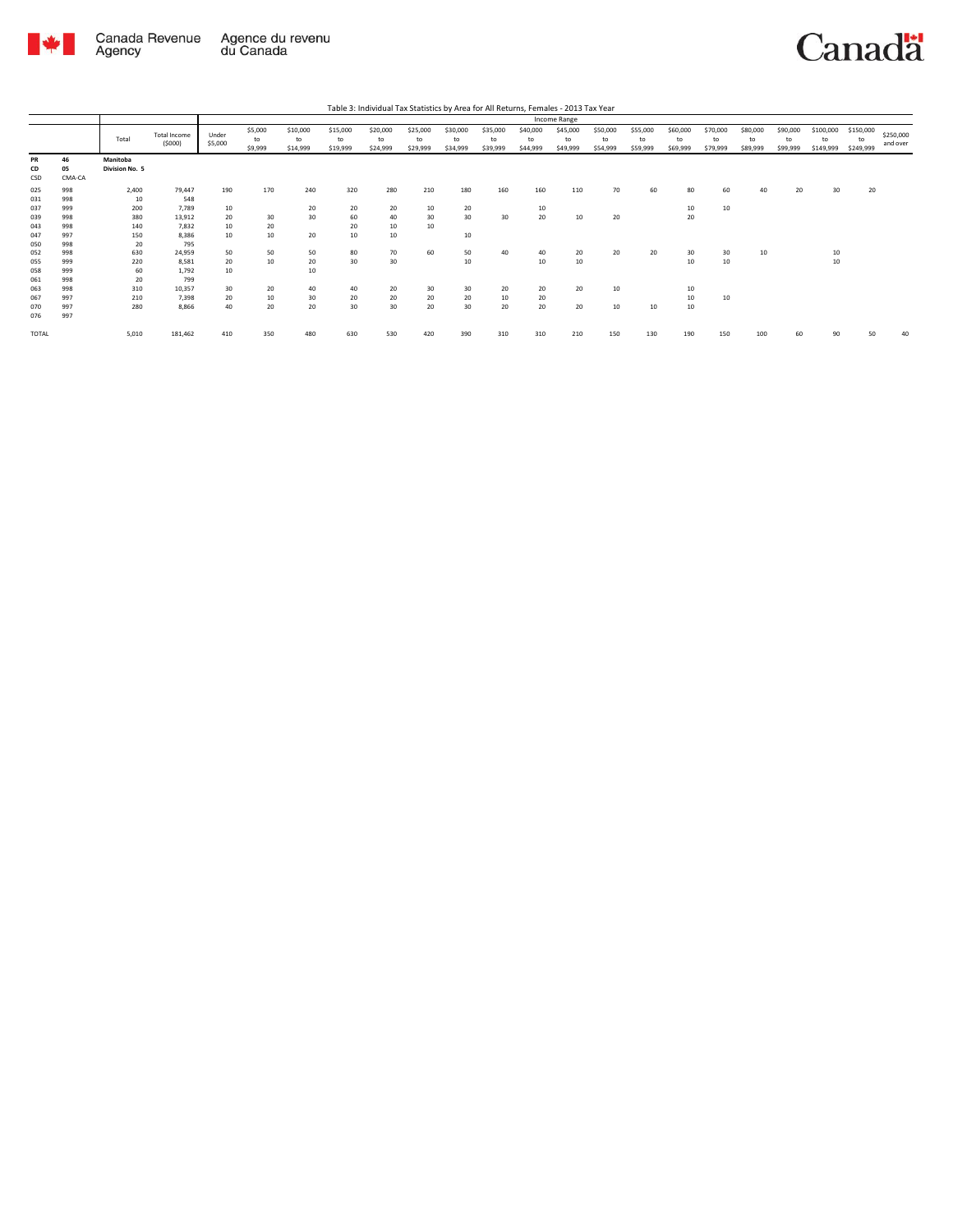

|                        |                    |                            |                        |                  |                          |                            |                            | Table 3: Individual Tax Statistics by Area for All Returns, Females - 2013 Tax Year |                            |                            |                            |                            |                            |                            |                            |                            |                            |                            |                            |                              |                              |                       |
|------------------------|--------------------|----------------------------|------------------------|------------------|--------------------------|----------------------------|----------------------------|-------------------------------------------------------------------------------------|----------------------------|----------------------------|----------------------------|----------------------------|----------------------------|----------------------------|----------------------------|----------------------------|----------------------------|----------------------------|----------------------------|------------------------------|------------------------------|-----------------------|
|                        |                    |                            |                        |                  |                          |                            |                            |                                                                                     |                            |                            |                            |                            | Income Range               |                            |                            |                            |                            |                            |                            |                              |                              |                       |
|                        |                    | Total                      | Total Income<br>(5000) | Under<br>\$5,000 | \$5,000<br>to<br>\$9,999 | \$10,000<br>to<br>\$14,999 | \$15,000<br>to<br>\$19,999 | \$20,000<br>to<br>\$24,999                                                          | \$25,000<br>to<br>\$29,999 | \$30,000<br>to<br>\$34,999 | \$35,000<br>to<br>\$39,999 | \$40,000<br>to<br>\$44,999 | \$45,000<br>to<br>\$49,999 | \$50,000<br>to<br>\$54,999 | \$55,000<br>to<br>\$59,999 | \$60,000<br>to<br>\$69,999 | \$70,000<br>to<br>\$79,999 | \$80,000<br>to<br>\$89,999 | \$90,000<br>to<br>\$99,999 | \$100,000<br>to<br>\$149,999 | \$150,000<br>to<br>\$249,999 | \$250,000<br>and over |
| <b>PR</b><br>CD<br>CSD | 46<br>06<br>CMA-CA | Manitoba<br>Division No. 6 |                        |                  |                          |                            |                            |                                                                                     |                            |                            |                            |                            |                            |                            |                            |                            |                            |                            |                            |                              |                              |                       |
| 015<br>018             | 997<br>997         | 200<br>140                 | 5.417<br>3.989         | 30<br>20         | 10<br>10                 | 20<br>20                   | 30<br>20                   | 20<br>10                                                                            | 10<br>10                   | 10<br>10                   | 10                         | 10                         |                            |                            |                            |                            |                            |                            |                            |                              |                              |                       |
| 023                    | 998                | 550<br>260                 | 18.661<br>8.279        | 70<br>40         | 40<br>20                 | 50<br>30                   | 70<br>20                   | 50<br>20                                                                            | 40<br>30                   | 30<br>20                   | 40                         | 20<br>20                   | 20                         | 20                         |                            | 20                         | 20                         | 10                         |                            | 20                           |                              |                       |
| 028<br>029             | 998<br>997         | 120                        | 1.873                  | 50               | 10                       |                            |                            |                                                                                     |                            |                            | 10                         |                            | 10                         |                            |                            |                            |                            |                            |                            |                              |                              |                       |
| 030<br>034             | 997<br>998         | 170<br>1.960               | 6.065<br>69.923        | 10<br>170        | 10<br>150                | 20<br>190                  | 20<br>240                  | 20<br>200                                                                           | 20<br>150                  | 160                        | 10<br>140                  | 110                        | 10<br>80                   | 60                         | 50                         | 10<br>90                   | 60                         | 40                         | 20                         | 40                           | 20                           |                       |
| 037<br>040             | 997<br>997         | 240<br>380                 | 6.866<br>2.650         | 30<br>260        | 30<br>30                 | 30<br>30                   | 30<br>40                   | 20                                                                                  | 20                         | 20                         | 20                         | 10                         |                            |                            |                            |                            |                            |                            |                            |                              |                              |                       |
| <b>TOTAL</b>           |                    | 4,000                      | 123,723                | 680              | 310                      | 380                        | 470                        | 360                                                                                 | 280                        | 270                        | 240                        | 190                        | 140                        | 110                        | 90                         | 150                        | 100                        |                            |                            | 80                           |                              | 10                    |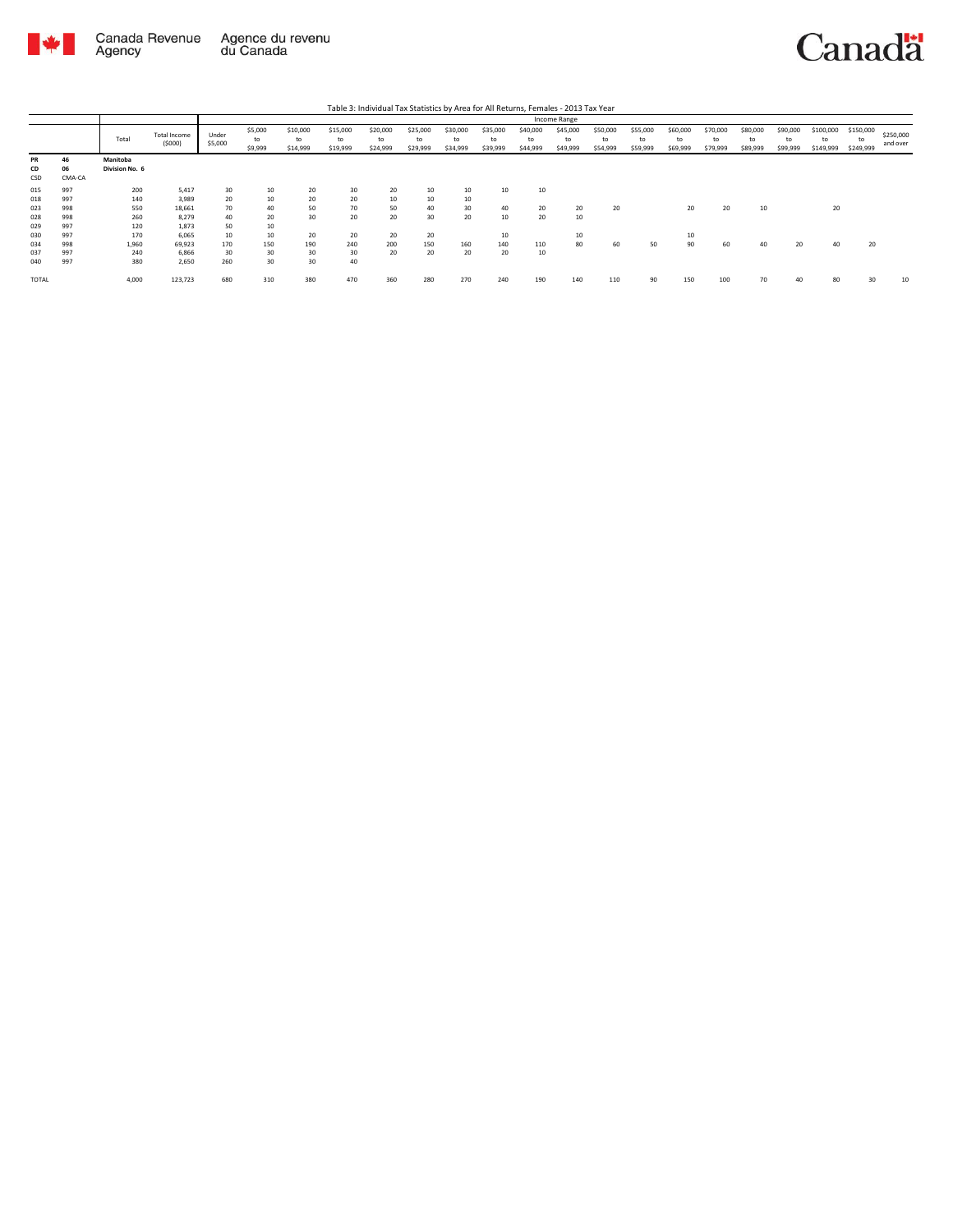

|                 |                    |                            |                        |                  |                          |                            |                            | Table 3: Individual Tax Statistics by Area for All Returns, Females - 2013 Tax Year |                            |                            |                            |                            |                            |                            |                            |                            |                            |                            |                            |                              |                              |                       |
|-----------------|--------------------|----------------------------|------------------------|------------------|--------------------------|----------------------------|----------------------------|-------------------------------------------------------------------------------------|----------------------------|----------------------------|----------------------------|----------------------------|----------------------------|----------------------------|----------------------------|----------------------------|----------------------------|----------------------------|----------------------------|------------------------------|------------------------------|-----------------------|
|                 |                    |                            |                        |                  |                          |                            |                            |                                                                                     |                            |                            |                            |                            | Income Range               |                            |                            |                            |                            |                            |                            |                              |                              |                       |
|                 |                    | Total                      | Total Income<br>(5000) | Under<br>\$5,000 | \$5,000<br>to<br>\$9,999 | \$10,000<br>to<br>\$14,999 | \$15,000<br>to<br>\$19,999 | \$20,000<br>to<br>\$24,999                                                          | \$25,000<br>to<br>\$29,999 | \$30,000<br>to<br>\$34,999 | \$35,000<br>to<br>\$39,999 | \$40,000<br>to<br>\$44,999 | \$45,000<br>to<br>\$49,999 | \$50,000<br>to<br>\$54,999 | \$55,000<br>to<br>\$59,999 | \$60,000<br>to<br>\$69,999 | \$70,000<br>to<br>\$79,999 | \$80,000<br>to<br>\$89,999 | \$90,000<br>to<br>\$99,999 | \$100,000<br>to<br>\$149,999 | \$150,000<br>to<br>\$249,999 | \$250,000<br>and over |
| PR<br>CD<br>CSD | 46<br>07<br>CMA-CA | Manitoba<br>Division No. 7 |                        |                  |                          |                            |                            |                                                                                     |                            |                            |                            |                            |                            |                            |                            |                            |                            |                            |                            |                              |                              |                       |
| 038             | 997                | 20                         | 1,121                  |                  |                          |                            |                            |                                                                                     |                            |                            |                            |                            |                            |                            |                            |                            |                            |                            |                            |                              |                              |                       |
| 041             | 997                | 440                        | 14,998                 | 20               | 40                       | 50                         | 60                         | 50                                                                                  | 50                         | 20                         | 30                         | 20                         | 20                         | 20                         |                            | 20                         | 20                         |                            |                            |                              |                              |                       |
| 045             | 996                | 130                        | 4.505                  | 10               |                          | 20                         | 20                         | 10                                                                                  |                            |                            |                            |                            |                            |                            |                            |                            |                            |                            |                            |                              |                              |                       |
| 047             | 997                | 360                        | 12,909                 | 20               | 20                       | 30                         | 40                         | 40                                                                                  | 40                         | 30                         | 30                         | 20                         | 20                         | 20                         | 10                         | 20                         | 10                         |                            |                            |                              |                              |                       |
| 051             | 997                | 20                         | 316                    |                  |                          |                            |                            |                                                                                     |                            |                            |                            |                            |                            |                            |                            |                            |                            |                            |                            |                              |                              |                       |
| 053             | 997                |                            |                        |                  |                          |                            |                            |                                                                                     |                            |                            |                            |                            |                            |                            |                            |                            |                            |                            |                            |                              |                              |                       |
| 065             | 997                | 150                        | 5,601                  |                  | 10                       | 20                         | 10                         | 10                                                                                  | 10                         | 10                         | 10                         |                            |                            |                            |                            |                            |                            |                            |                            |                              |                              |                       |
| 068             | 997                | 1,090                      | 39.943                 | 90               | 80                       | 80                         | 110                        | 130                                                                                 | 100                        | 80                         | 60                         | 70                         | 60                         | 40                         | 30                         | 60                         | 30                         | 30                         | 10                         | 20                           |                              |                       |
| 075             | 997                | 290                        | 9.041                  | 30               | 20                       | 30                         | 30                         | 30                                                                                  | 20                         | 30                         | 20                         | 20                         | 20                         |                            | 10                         |                            | 10                         |                            |                            |                              |                              |                       |
| <b>TOTAL</b>    |                    | 2,500                      | 88,434                 | 190              | 170                      | 220                        | 280                        | 280                                                                                 | 230                        | 180                        | 170                        | 150                        | 140                        | 100                        | 70                         | 120                        | 80                         | 50                         | 30                         | 40                           | 10                           | 20                    |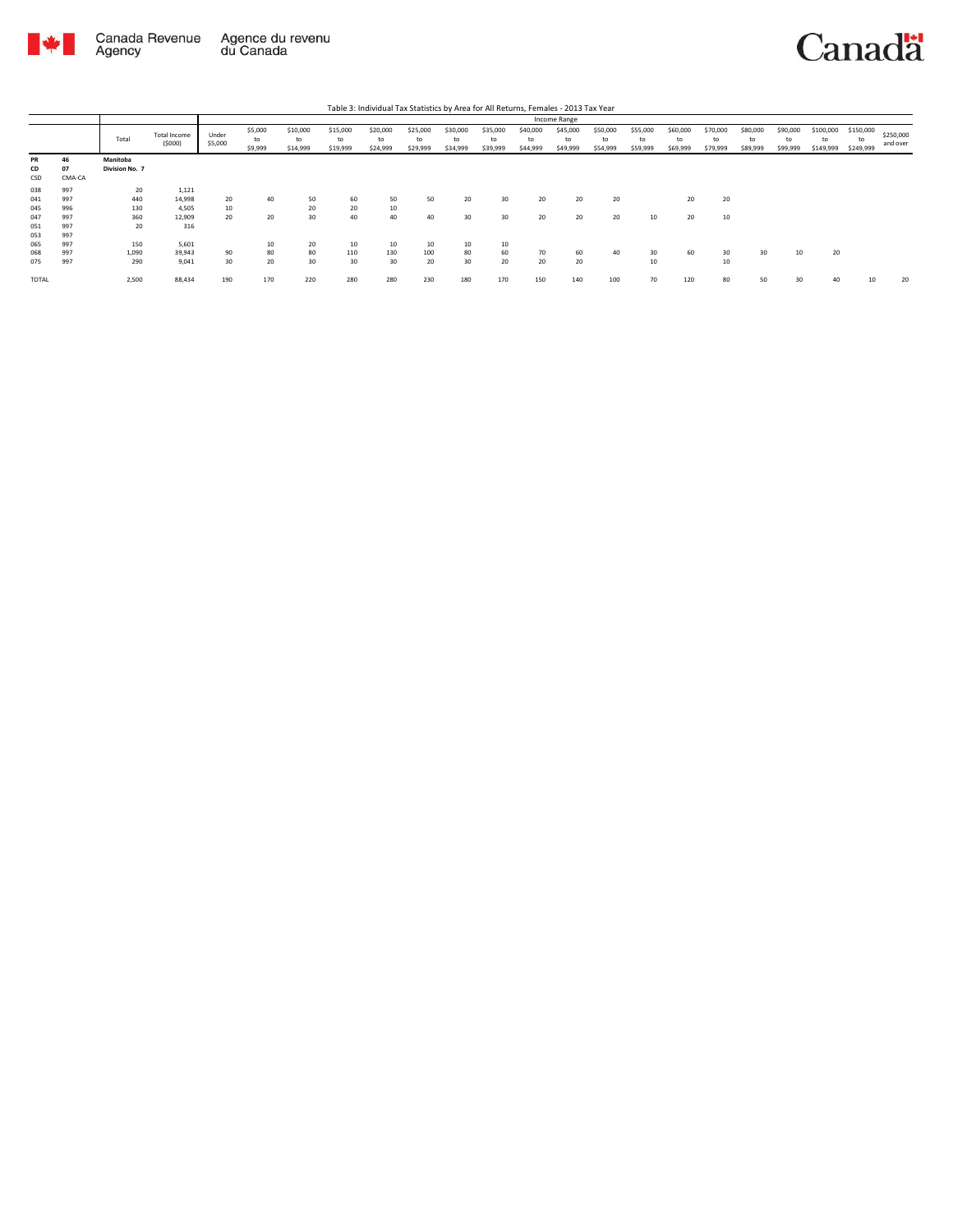

Canada Revenue Agence du revenu<br>Agency du Canada

| Table 3: Individual Tax Statistics by Area for All Returns, Females - 2013 Tax Year |  |
|-------------------------------------------------------------------------------------|--|

|                   |                    |                            |                           |                  |                          |                            |                            |                            |                            |                            |                            |                            | Income Range               |                            |                            |                            |                            |                            |                            |                              |                              |                       |
|-------------------|--------------------|----------------------------|---------------------------|------------------|--------------------------|----------------------------|----------------------------|----------------------------|----------------------------|----------------------------|----------------------------|----------------------------|----------------------------|----------------------------|----------------------------|----------------------------|----------------------------|----------------------------|----------------------------|------------------------------|------------------------------|-----------------------|
|                   |                    | Total                      | Total Income<br>(5000)    | Under<br>\$5,000 | \$5,000<br>to<br>\$9,999 | \$10,000<br>to<br>\$14,999 | \$15,000<br>to<br>\$19,999 | \$20,000<br>to<br>\$24,999 | \$25,000<br>to<br>\$29,999 | \$30,000<br>to<br>\$34,999 | \$35,000<br>to<br>\$39,999 | \$40,000<br>to<br>\$44,999 | \$45,000<br>to<br>\$49,999 | \$50,000<br>to<br>\$54,999 | \$55,000<br>to<br>\$59,999 | \$60,000<br>to<br>\$69,999 | \$70,000<br>to<br>\$79,999 | \$80,000<br>to<br>\$89,999 | \$90,000<br>to<br>\$99,999 | \$100,000<br>to<br>\$149,999 | \$150,000<br>to<br>\$249,999 | \$250,000<br>and over |
| PR<br>CD<br>CSD   | 46<br>08<br>CMA-CA | Manitoba<br>Division No. 8 |                           |                  |                          |                            |                            |                            |                            |                            |                            |                            |                            |                            |                            |                            |                            |                            |                            |                              |                              |                       |
| 031<br>033        | 997<br>998         | 140<br>290                 | 4,425<br>10,734           | 20<br>20         | 20                       | 10<br>30                   | 20<br>40                   | 10<br>20                   | 10<br>30                   | 20<br>30                   | 20                         | 20                         | 10                         | 20                         |                            | 10                         | 10                         |                            |                            |                              |                              |                       |
| 038<br>042        | 998<br>998         | 390<br>480                 | 14,730<br>15,258          | 20<br>30         | 30<br>30                 | 40<br>60                   | 50<br>70                   | 40<br>50                   | 40<br>40                   | 20<br>40                   | 30<br>30                   | 20<br>20                   | 20<br>20                   | 20<br>10                   | 20<br>10                   | 20<br>20                   | 10<br>10                   | 10                         |                            | 10                           |                              |                       |
| 045<br>048<br>054 | 997<br>997<br>998  | 570<br>670<br>150          | 14,927<br>19,759<br>4,196 | 80<br>70<br>20   | 60<br>60                 | 70<br>70<br>20             | 100<br>90<br>20            | 60<br>70<br>20             | 40<br>50<br>20             | 40<br>50<br>10             | 20<br>50<br>20             | 20<br>30                   | 20<br>30                   | 10<br>20                   | 10<br>10                   | 10<br>20                   | 10<br>20                   | 10<br>10                   |                            |                              |                              |                       |
| 059<br>061        | 998<br>998         | 340<br>600                 | 9,153<br>18,665           | 50<br>50         | 30<br>50                 | 50<br>50                   | 50<br>90                   | 30<br>80                   | 20<br>60                   | 30<br>40                   | 20<br>50                   | 20<br>30                   | 10<br>20                   | 10<br>20                   | 10                         | 10<br>20                   | 10                         | 10                         |                            | 10                           |                              |                       |
| 066<br>069<br>072 | 999<br>998<br>998  | 130<br>450<br>160          | 3.295<br>1,053<br>3,885   | 30<br>400<br>20  | 10<br>10<br>10           | 10<br>30                   | 20<br>20<br>30             | 20<br>10                   | 20                         |                            |                            | 10                         |                            |                            |                            |                            |                            |                            |                            |                              |                              |                       |
| TOTAL             |                    | 4,370                      | 120,078                   | 800              | 330                      | 450                        | 580                        | 410                        | 330                        | 290                        | 240                        | 190                        | 150                        | 120                        | 90                         | 140                        | 90                         | 70                         |                            | 50                           | 20                           | 10                    |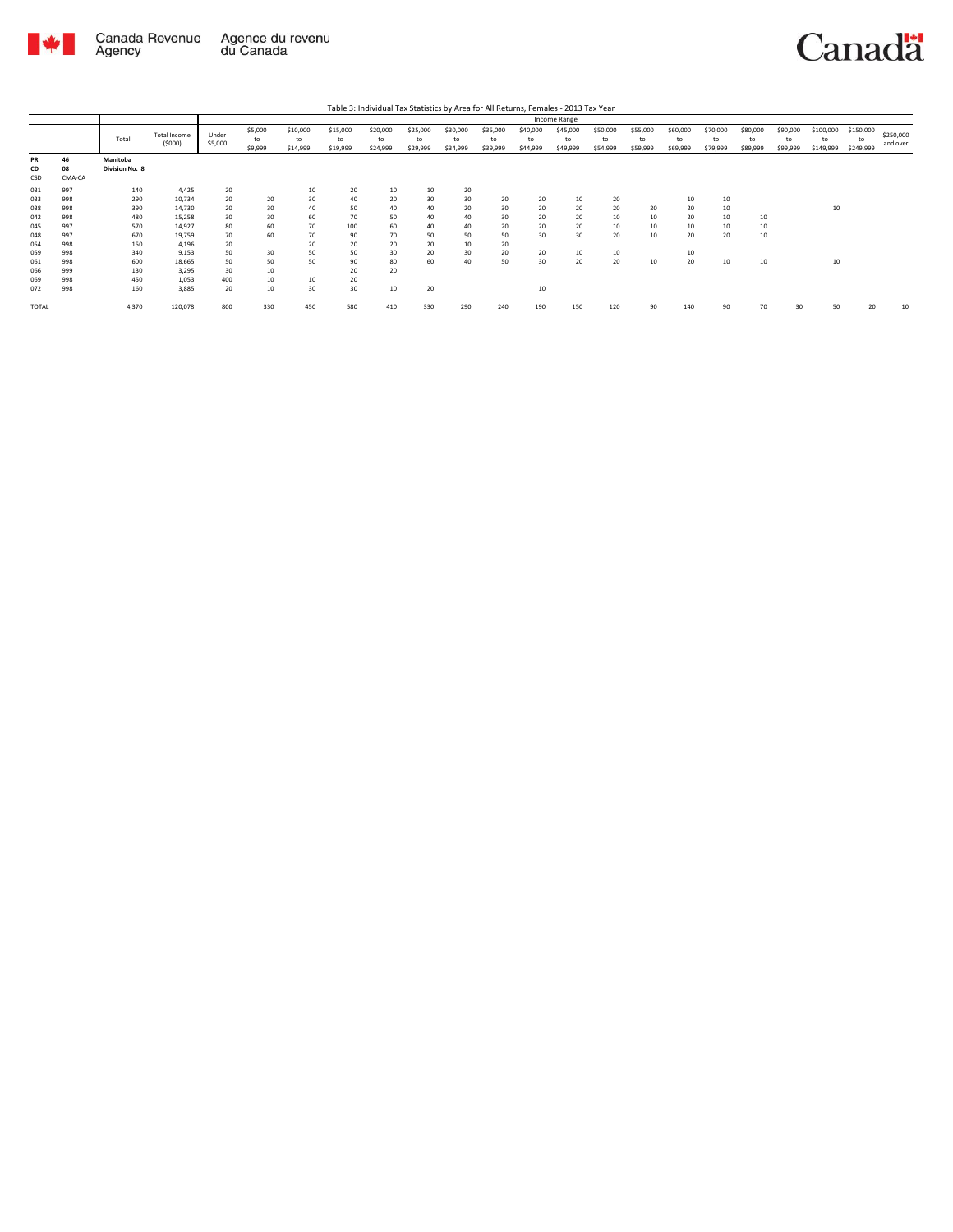

|                        |                    |                            |                        |                  |                          |                            |                            | Table 3: Individual Tax Statistics by Area for All Returns, Females - 2013 Tax Year |                            |                            |                            |                            |                            |                            |                            |                            |                            |                            |                            |                        |                              |                       |
|------------------------|--------------------|----------------------------|------------------------|------------------|--------------------------|----------------------------|----------------------------|-------------------------------------------------------------------------------------|----------------------------|----------------------------|----------------------------|----------------------------|----------------------------|----------------------------|----------------------------|----------------------------|----------------------------|----------------------------|----------------------------|------------------------|------------------------------|-----------------------|
|                        |                    |                            |                        |                  |                          |                            |                            |                                                                                     |                            |                            |                            |                            | Income Range               |                            |                            |                            |                            |                            |                            |                        |                              |                       |
|                        |                    | Total                      | Total Income<br>(5000) | Under<br>\$5,000 | \$5,000<br>to<br>\$9,999 | \$10,000<br>to<br>\$14,999 | \$15,000<br>to<br>\$19,999 | \$20,000<br>to<br>\$24,999                                                          | \$25,000<br>to<br>\$29,999 | \$30,000<br>to<br>\$34,999 | \$35,000<br>to<br>\$39,999 | \$40,000<br>to<br>\$44,999 | \$45,000<br>to<br>\$49,999 | \$50,000<br>to<br>\$54,999 | \$55,000<br>to<br>\$59,999 | \$60,000<br>to<br>\$69,999 | \$70,000<br>to<br>\$79,999 | \$80,000<br>to<br>\$89,999 | \$90,000<br>to<br>\$99,999 | \$100,000<br>\$149,999 | \$150,000<br>to<br>\$249,999 | \$250,000<br>and over |
| <b>PR</b><br>CD<br>CSD | 46<br>09<br>CMA-CA | Manitoba<br>Division No. 9 |                        |                  |                          |                            |                            |                                                                                     |                            |                            |                            |                            |                            |                            |                            |                            |                            |                            |                            |                        |                              |                       |
| 017                    | 997                | 710                        | 23.420                 | 90               | 50                       | 90                         | 90                         | 60                                                                                  | 50                         | 60                         | 40                         | 40                         | 30                         | 20                         | 20                         | 20                         | 20                         |                            |                            | 20                     |                              |                       |
| 020                    | 997                | 240                        | 8.224                  | 20               | 10                       | 20                         | 40                         | 30                                                                                  | 20                         | 30                         | 20                         | 10                         | 10                         |                            |                            | 10                         |                            |                            |                            |                        |                              |                       |
| 024                    | 996                | 1,490                      | 50.593                 | 170              | 110                      | 120                        | 140                        | 150                                                                                 | 120                        | 130                        | 110                        | 90                         | 70                         | 60                         | 40                         | 60                         | 60                         | 20                         |                            | 20                     |                              |                       |
| 025                    | 997                | 340                        | 1.917                  | 260              | 20                       | 10                         | 30                         |                                                                                     |                            |                            |                            |                            |                            |                            |                            |                            |                            |                            |                            |                        |                              |                       |
| 026                    | 999                | 10                         | 74                     |                  |                          |                            |                            |                                                                                     |                            |                            |                            |                            |                            |                            |                            |                            |                            |                            |                            |                        |                              |                       |
| 027                    | 999                | 40                         | 245                    | 30               |                          |                            |                            |                                                                                     |                            |                            |                            |                            |                            |                            |                            |                            |                            |                            |                            |                        |                              |                       |
| <b>TOTAL</b>           |                    | 2,840                      | 84.474                 | 560              | 200                      | 240                        | 300                        | 240                                                                                 | 190                        | 210                        | 170                        | 150                        | 110                        | 90                         | 70                         | 100                        | 90                         | 40                         | 20                         | 40                     |                              | 10                    |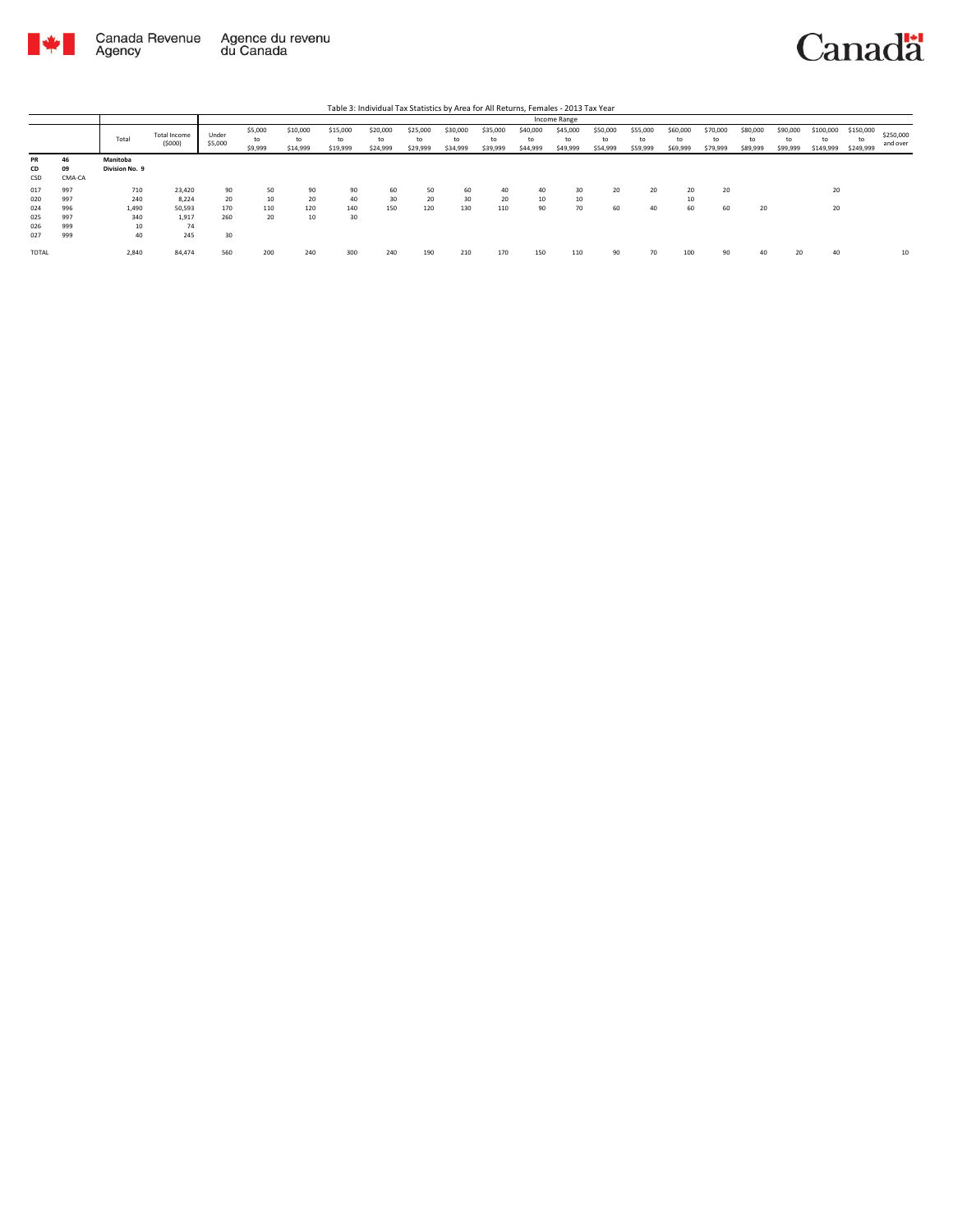



|                 |                    |                             |                               |                  |                          |                            |                            |                            |                            |                            |                            |                            | Income Range               |                            |                            |                            |                            |                            |                            |                              |                              |                       |
|-----------------|--------------------|-----------------------------|-------------------------------|------------------|--------------------------|----------------------------|----------------------------|----------------------------|----------------------------|----------------------------|----------------------------|----------------------------|----------------------------|----------------------------|----------------------------|----------------------------|----------------------------|----------------------------|----------------------------|------------------------------|------------------------------|-----------------------|
|                 |                    | Total                       | <b>Total Income</b><br>(5000) | Under<br>\$5,000 | \$5,000<br>to<br>\$9,999 | \$10,000<br>to<br>\$14,999 | \$15,000<br>to<br>\$19,999 | \$20,000<br>to<br>\$24,999 | \$25,000<br>to<br>\$29,999 | \$30,000<br>to<br>\$34,999 | \$35,000<br>to<br>\$39,999 | \$40,000<br>to<br>\$44,999 | \$45,000<br>to<br>\$49,999 | \$50,000<br>to<br>\$54,999 | \$55,000<br>to<br>\$59,999 | \$60,000<br>to<br>\$69,999 | \$70,000<br>to<br>\$79,999 | \$80,000<br>to<br>\$89,999 | \$90,000<br>to<br>\$99,999 | \$100,000<br>to<br>\$149,999 | \$150,000<br>to<br>\$249,999 | \$250,000<br>and over |
| PR<br>CD<br>CSD | 46<br>10<br>CMA-CA | Manitoba<br>Division No. 10 |                               |                  |                          |                            |                            |                            |                            |                            |                            |                            |                            |                            |                            |                            |                            |                            |                            |                              |                              |                       |
| 043             | 996                | 840                         | 32,754                        | 70               | 60                       | 70                         | 90                         | 60                         | 50                         | 60                         | 50                         | 60                         | 30                         | 40                         | 40                         | 50                         | 30                         | 30                         | 10                         | 30                           |                              |                       |
| TOTAL           |                    | 840                         | 32,754                        | 70               | 60                       |                            | 90                         | 60                         | 50                         | 60                         | 50                         | 60                         | 30                         | 40                         | 40                         | 50                         | 30                         | 30                         |                            | 30                           |                              |                       |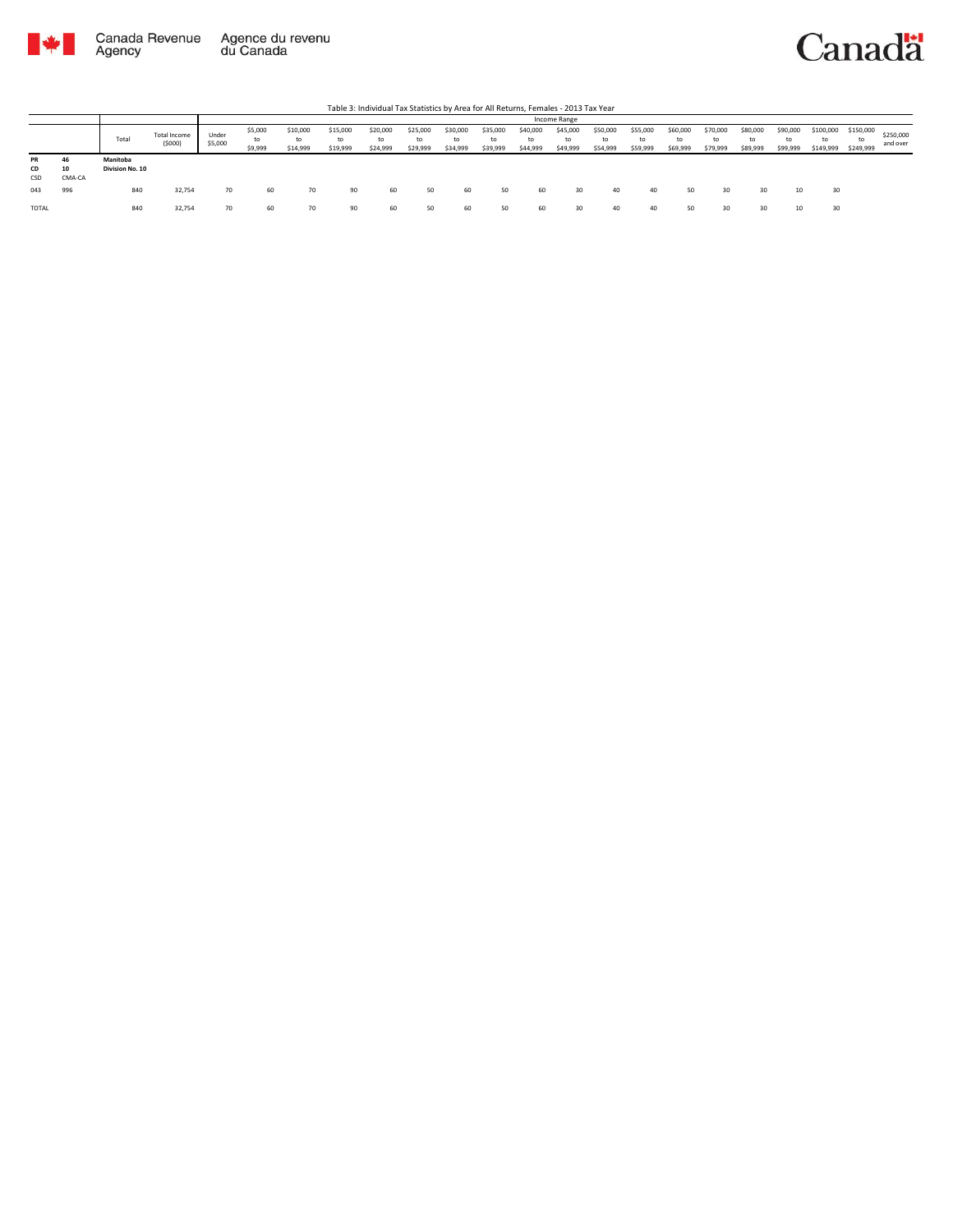

|                        |                    |                             |                        |                  |                          |                            |                            | Table 3: Individual Tax Statistics by Area for All Returns, Females - 2013 Tax Year |                            |                            |                            |                            |                            |                            |                            |                            |                            |                          |                      |                              |                              |                       |
|------------------------|--------------------|-----------------------------|------------------------|------------------|--------------------------|----------------------------|----------------------------|-------------------------------------------------------------------------------------|----------------------------|----------------------------|----------------------------|----------------------------|----------------------------|----------------------------|----------------------------|----------------------------|----------------------------|--------------------------|----------------------|------------------------------|------------------------------|-----------------------|
|                        |                    |                             |                        |                  |                          |                            |                            |                                                                                     |                            |                            |                            |                            | Income Range               |                            |                            |                            |                            |                          |                      |                              |                              |                       |
|                        |                    | Total                       | Total Income<br>(5000) | Under<br>\$5,000 | \$5,000<br>to<br>\$9,999 | \$10,000<br>to<br>\$14,999 | \$15,000<br>to<br>\$19,999 | \$20,000<br>to<br>\$24,999                                                          | \$25,000<br>to<br>\$29,999 | \$30,000<br>to<br>\$34,999 | \$35,000<br>to<br>\$39,999 | \$40,000<br>to<br>\$44,999 | \$45,000<br>to<br>\$49,999 | \$50,000<br>to<br>\$54,999 | \$55,000<br>to<br>\$59,999 | \$60,000<br>to<br>\$69,999 | \$70,000<br>to<br>\$79,999 | \$80,000<br>\$89,999     | \$90,000<br>\$99,999 | \$100,000<br>to<br>\$149,999 | \$150,000<br>to<br>\$249,999 | \$250,000<br>and over |
| <b>PR</b><br>CD<br>CSD | 46<br>12<br>CMA-CA | Manitoba<br>Division No. 12 |                        |                  |                          |                            |                            |                                                                                     |                            |                            |                            |                            |                            |                            |                            |                            |                            |                          |                      |                              |                              |                       |
| 054<br>056             | 997<br>997         | 750<br>2,690                | 24,102<br>84,892       | 80<br>250        | 50<br>190                | 70<br>260                  | 70<br>350                  | 70<br>280                                                                           | 60<br>240                  | 220                        | 40<br>150                  | 40<br>160                  | 40<br>120                  | 30<br>90                   | 10<br>70                   | 40<br>110                  | 30<br>80                   | 20<br>50                 | 20                   | 10<br>40                     | 10                           |                       |
| <b>TOTAL</b>           |                    | 3,440                       | 108,994                | 330              | 240                      | 330                        | 430                        | 350                                                                                 | 300                        | 280                        | 200                        | 190                        | 150                        | 120                        | 90                         | 150                        | 100                        | $\overline{\phantom{a}}$ |                      | 50                           | 10                           |                       |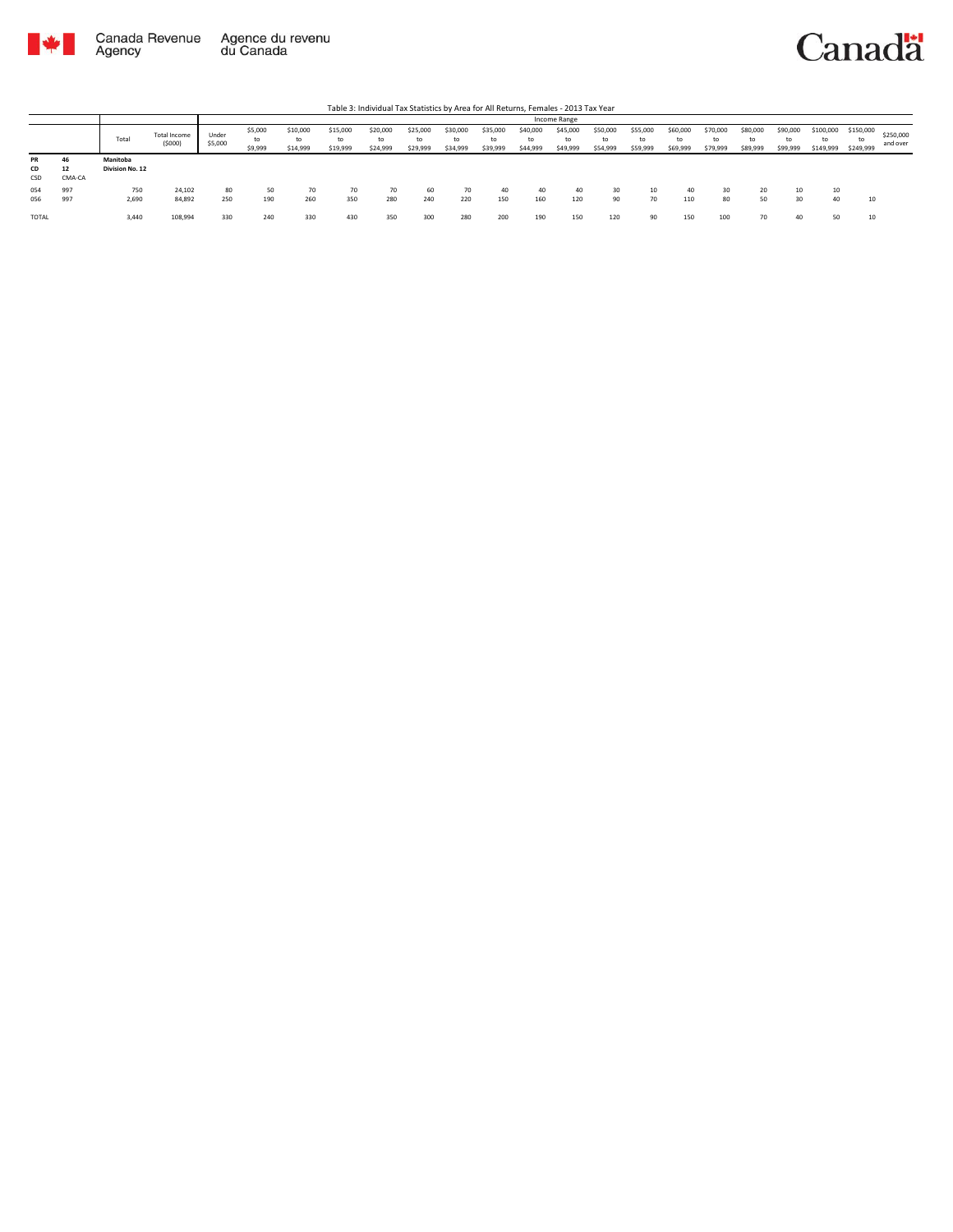

|                 |                    |                             |                        |                  |                          |                            |                            | Table 3: Individual Tax Statistics by Area for All Returns, Females - 2013 Tax Year |                            |                            |                            |                            |                            |                            |                            |                            |                            |                            |                            |                        |                              |                       |
|-----------------|--------------------|-----------------------------|------------------------|------------------|--------------------------|----------------------------|----------------------------|-------------------------------------------------------------------------------------|----------------------------|----------------------------|----------------------------|----------------------------|----------------------------|----------------------------|----------------------------|----------------------------|----------------------------|----------------------------|----------------------------|------------------------|------------------------------|-----------------------|
|                 |                    |                             |                        |                  |                          |                            |                            |                                                                                     |                            |                            |                            |                            | Income Range               |                            |                            |                            |                            |                            |                            |                        |                              |                       |
|                 |                    | Total                       | Total Income<br>(5000) | Under<br>\$5,000 | \$5,000<br>to<br>\$9,999 | \$10,000<br>to<br>\$14,999 | \$15,000<br>to<br>\$19,999 | \$20,000<br>to<br>\$24,999                                                          | \$25,000<br>to<br>\$29,999 | \$30,000<br>to<br>\$34,999 | \$35,000<br>to<br>\$39,999 | \$40,000<br>to<br>\$44,999 | \$45,000<br>to<br>\$49,999 | \$50,000<br>to<br>\$54,999 | \$55,000<br>to<br>\$59,999 | \$60,000<br>to<br>\$69,999 | \$70,000<br>to<br>\$79,999 | \$80,000<br>to<br>\$89,999 | \$90,000<br>to<br>\$99,999 | \$100,000<br>\$149,999 | \$150,000<br>to<br>\$249,999 | \$250,000<br>and over |
| PR<br>CD<br>CSD | 46<br>13<br>CMA-CA | Manitoba<br>Division No. 13 |                        |                  |                          |                            |                            |                                                                                     |                            |                            |                            |                            |                            |                            |                            |                            |                            |                            |                            |                        |                              |                       |
| 043<br>047      | 996<br>997         | 4,630<br>4,160              | 180,929<br>129,913     | 420<br>370       | 290<br>300               | 360<br>400                 | 390<br>530                 | 410<br>420                                                                          | 370<br>390                 | 350<br>320                 | 310<br>340                 | 300<br>250                 | 230<br>170                 | 180<br>120                 | 180<br>90                  | 240<br>160                 | 180<br>110                 | 140<br>90                  | 80<br>40                   | 150<br>50              | 40<br>10                     | 20                    |
| TOTAL           |                    | 8,790                       | 310,842                | 790              | 590                      | 760                        | 930                        | 830                                                                                 | 760                        | 670                        | 650                        | 550                        | 400                        | 300                        | 270                        | 400                        | 290                        | 230                        | 120                        | 200                    | 50                           | 20                    |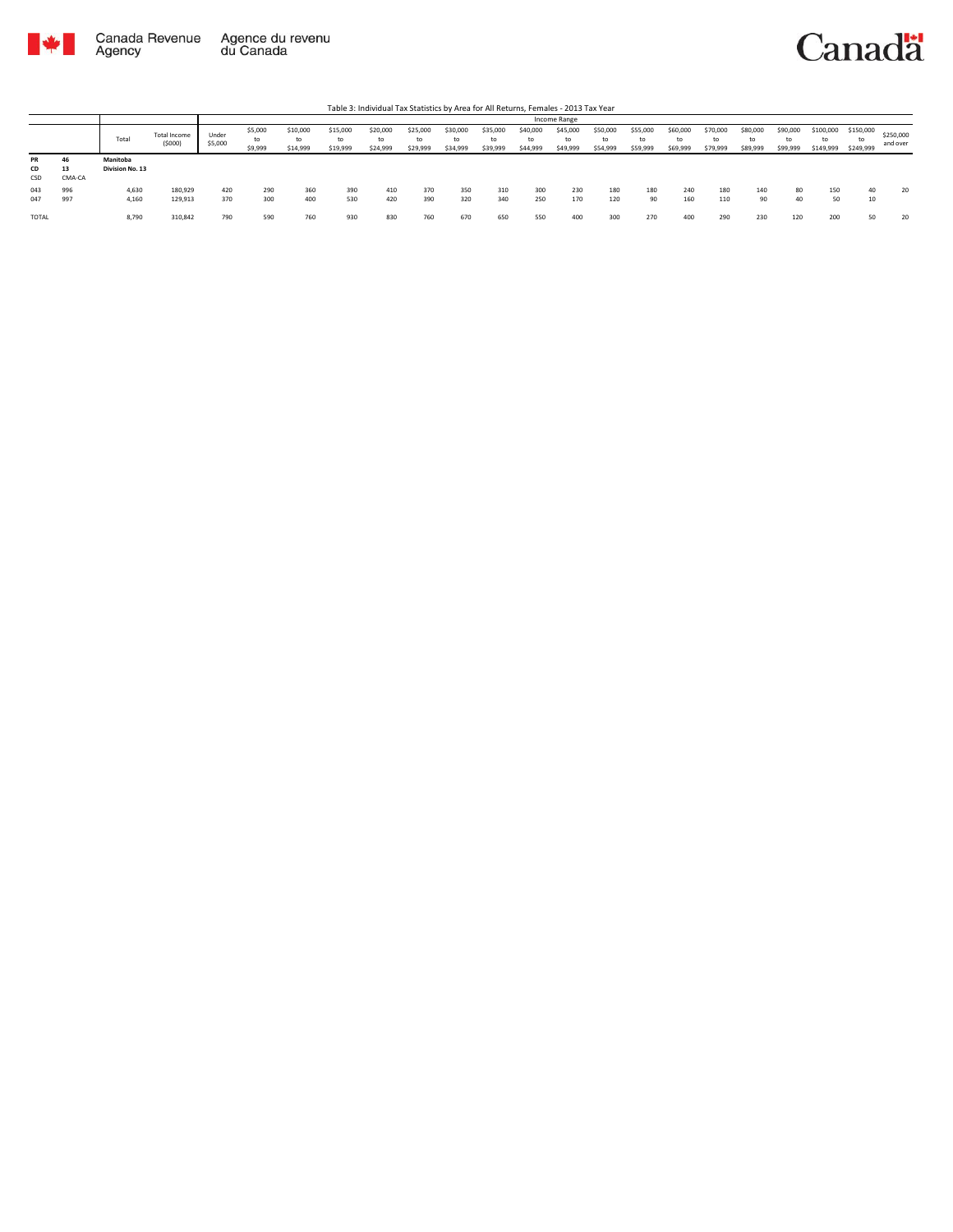

|              |        |                 |                               |                  |                          |                            |                            |                            |                            |                            |                            |                            | Income Range               |                            |                            |                            |                            |                            |                            |                        |                        |                       |
|--------------|--------|-----------------|-------------------------------|------------------|--------------------------|----------------------------|----------------------------|----------------------------|----------------------------|----------------------------|----------------------------|----------------------------|----------------------------|----------------------------|----------------------------|----------------------------|----------------------------|----------------------------|----------------------------|------------------------|------------------------|-----------------------|
|              |        | Total           | <b>Total Income</b><br>(5000) | Under<br>\$5,000 | \$5,000<br>to<br>\$9,999 | \$10,000<br>to<br>\$14,999 | \$15,000<br>to<br>\$19,999 | \$20,000<br>to<br>\$24,999 | \$25,000<br>to<br>\$29,999 | \$30,000<br>to<br>\$34,999 | \$35,000<br>to<br>\$39,999 | \$40,000<br>to<br>\$44,999 | \$45,000<br>to<br>\$49,999 | \$50,000<br>to<br>\$54,999 | \$55,000<br>to<br>\$59,999 | \$60,000<br>to<br>\$69,999 | \$70,000<br>to<br>\$79,999 | \$80,000<br>to<br>\$89,999 | \$90,000<br>to<br>\$99,999 | \$100,000<br>\$149,999 | \$150,000<br>\$249,999 | \$250,000<br>and over |
| <b>PR</b>    | 46     | Manitoba        |                               |                  |                          |                            |                            |                            |                            |                            |                            |                            |                            |                            |                            |                            |                            |                            |                            |                        |                        |                       |
| CD           | 14     | Division No. 14 |                               |                  |                          |                            |                            |                            |                            |                            |                            |                            |                            |                            |                            |                            |                            |                            |                            |                        |                        |                       |
| CSD          | CMA-CA |                 |                               |                  |                          |                            |                            |                            |                            |                            |                            |                            |                            |                            |                            |                            |                            |                            |                            |                        |                        |                       |
| 031          | 996    | 1,290           | 41,555                        | 120              | 90                       | 130                        | 150                        | 100                        | 110                        | 100                        | 70                         | 80                         | 60                         | 60                         | 50                         | 50                         | 40                         | 30                         | 20                         | 20                     |                        |                       |
| 036          | 996    | 2,860           | 105,466                       | 260              | 190                      | 220                        | 300                        | 260                        | 230                        | 220                        | 210                        | 160                        | 140                        | 110                        | 100                        | 150                        | 140                        | 80                         | 40                         | 60                     | $\sim$                 |                       |
| 039          | 996    | 1,900           | 67,540                        | 150              | 110                      | 150                        | 200                        | 150                        | 130                        | 150                        | 130                        | 130                        | 110                        | 80                         | 60                         | 120                        | 90                         | 70                         | 20                         | 40                     |                        |                       |
| 042          | 997    | 440             | 13,535                        | 30               | 40                       | 50                         | 80                         | 50                         | 40                         | 30                         | 30                         | 20                         | 20                         | 10                         |                            | 20                         |                            | 10                         |                            |                        |                        |                       |
| <b>TOTAL</b> |        | 6,490           | 228,096                       | 560              | 420                      | 550                        | 730                        | 570                        | 520                        | 480                        | 440                        | 390                        | 330                        | 270                        | 210                        | 320                        | 270                        | 190                        | 80                         | 120                    |                        | 20                    |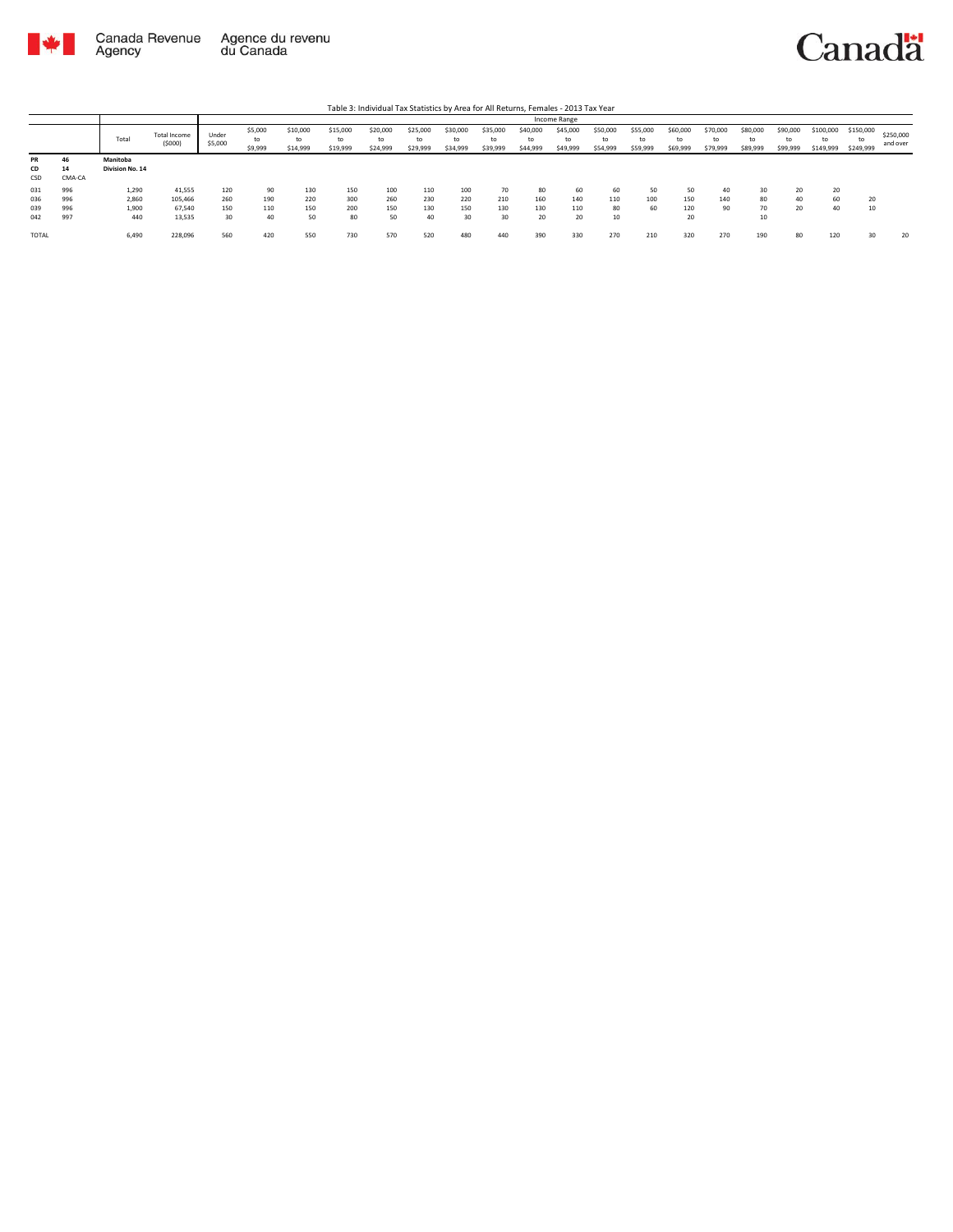

|                   |                    |                             |                          |                  |                          |                            |                            |                             |                            |                            |                            |                            | Income Range               |                            |                            |                            |                            |                            |                            |                              |                              |                       |
|-------------------|--------------------|-----------------------------|--------------------------|------------------|--------------------------|----------------------------|----------------------------|-----------------------------|----------------------------|----------------------------|----------------------------|----------------------------|----------------------------|----------------------------|----------------------------|----------------------------|----------------------------|----------------------------|----------------------------|------------------------------|------------------------------|-----------------------|
|                   |                    | Total                       | Total Income<br>(5000)   | Under<br>\$5,000 | \$5,000<br>to<br>\$9,999 | \$10,000<br>to<br>\$14,999 | \$15,000<br>to<br>\$19,999 | \$20,000<br>to<br>\$24,999  | \$25,000<br>to<br>\$29,999 | \$30,000<br>to<br>\$34,999 | \$35,000<br>to<br>\$39,999 | \$40,000<br>to<br>\$44,999 | \$45,000<br>to<br>\$49,999 | \$50,000<br>to<br>\$54,999 | \$55,000<br>to<br>\$59,999 | \$60,000<br>to<br>\$69,999 | \$70,000<br>to<br>\$79,999 | \$80,000<br>to<br>\$89,999 | \$90,000<br>to<br>\$99,999 | \$100,000<br>to<br>\$149,999 | \$150,000<br>to<br>\$249,999 | \$250,000<br>and over |
| PR<br>CD<br>CSD   | 46<br>15<br>CMA-CA | Manitoba<br>Division No. 15 |                          |                  |                          |                            |                            |                             |                            |                            |                            |                            |                            |                            |                            |                            |                            |                            |                            |                              |                              |                       |
| 018<br>020<br>023 | 997<br>998<br>997  | 310<br>1,580<br>20          | 10,485<br>50,683<br>812  | 20<br>120        | 20<br>110                | 20<br>140                  | 40<br>220                  | 30<br>170                   | 30<br>140                  | 40<br>160                  | 20<br>110                  | 20<br>100                  | 20<br>60                   | 50                         | 30                         | 20<br>60                   | 40                         | 30                         | 10                         | 20                           | 10                           |                       |
| 027<br>029<br>033 | 997<br>996<br>997  | 130<br>2,040<br>130         | 4,207<br>67.095<br>4,579 | 20<br>160<br>10  | 160                      | 20<br>220<br>10            | 10<br>250<br>20            | 10<br>210<br>20             | 10<br>170<br>10            | 10<br>170<br>10            | 10<br>130                  | 120                        | 80                         | 60                         | 60                         | 90                         | 60                         | 50                         | 20                         | 20                           |                              |                       |
| 036<br>038        | 998<br>998         | 540                         | 18,640                   | 30               | 40                       | 40                         | 80                         | 60                          | 50                         | 40                         | 30                         | 40                         | 30                         | 10                         | 20                         | 20                         | 20                         | 10                         |                            |                              |                              |                       |
| 041<br>042<br>046 | 998<br>999<br>998  | 280<br>120<br>100           | 7,754<br>1,247<br>3,264  | 50<br>90<br>10   | 20                       | 20<br>10                   | 40<br>20                   | 30                          | 20                         | 20                         | 10                         | 10                         |                            |                            |                            |                            |                            |                            |                            |                              |                              |                       |
| 048<br>051<br>055 | 998<br>997<br>999  | 100<br>90<br>260            | 2.712<br>2,573<br>7,935  | 10<br>20         | 10<br>20<br>20           | 10<br>30                   | 20<br>30                   | 30                          | 10                         | 30                         | 20                         | 10                         | 20                         |                            |                            | 20                         |                            |                            |                            |                              |                              |                       |
| 057<br>061<br>064 | 999<br>998<br>997  | 280<br>510<br>310           | 9.145<br>15,918<br>8.865 | 20<br>30<br>40   | 20<br>40<br>20           | 20<br>60<br>40             | 50<br>90<br>60             | 30 <sub>o</sub><br>70<br>30 | 20<br>50<br>10             | 30<br>40<br>20             | 20<br>30<br>20             | 10<br>30<br>10             | 10                         | 20                         |                            | 10<br>30<br>20             | 10                         | 10                         |                            |                              |                              |                       |
| 067<br>069<br>073 | 998<br>998<br>997  | 170<br>310<br>40            | 1.805<br>11,032<br>902   | 100<br>20        | 20                       | 30                         | 20<br>40                   | 40                          | 20                         | 30                         | 20                         | 20                         | 10                         | 10                         |                            |                            |                            |                            |                            |                              |                              |                       |
| 075<br>078        | 997<br>998<br>998  | 1,590<br>560<br>20          | 49.890<br>15,364<br>633  | 120<br>70        | 130<br>60                | 170<br>70                  | 230<br>80                  | 160<br>60                   | 130<br>50                  | 140<br>40                  | 100<br>20                  | 90<br>20                   | 50<br>10                   | 50<br>10                   | 40                         | 50<br>20                   | 50<br>10                   | 30                         | 10                         | 20                           |                              |                       |
| 091<br>093<br>095 | 999<br>997         | 510<br>360                  | 12,202<br>13,101         | 130<br>30        | 40<br>20                 | 40<br>30                   | 60<br>40                   | 40<br>40                    | 40<br>30                   | 40<br>30                   | 30<br>20                   | 20<br>20                   | 10<br>10                   | 10<br>20                   | 10                         | 10<br>20                   | 10<br>10                   | 10                         |                            |                              |                              |                       |
| TOTAL             |                    | 10,350                      | 320,845                  | 1,110            | 780                      | 1,020                      | 1.440                      | 1,070                       | 820                        | 860                        | 630                        | 560                        | 360                        | 290                        | 240                        | 390                        | 270                        | 200                        | 90                         | 140                          |                              | 30                    |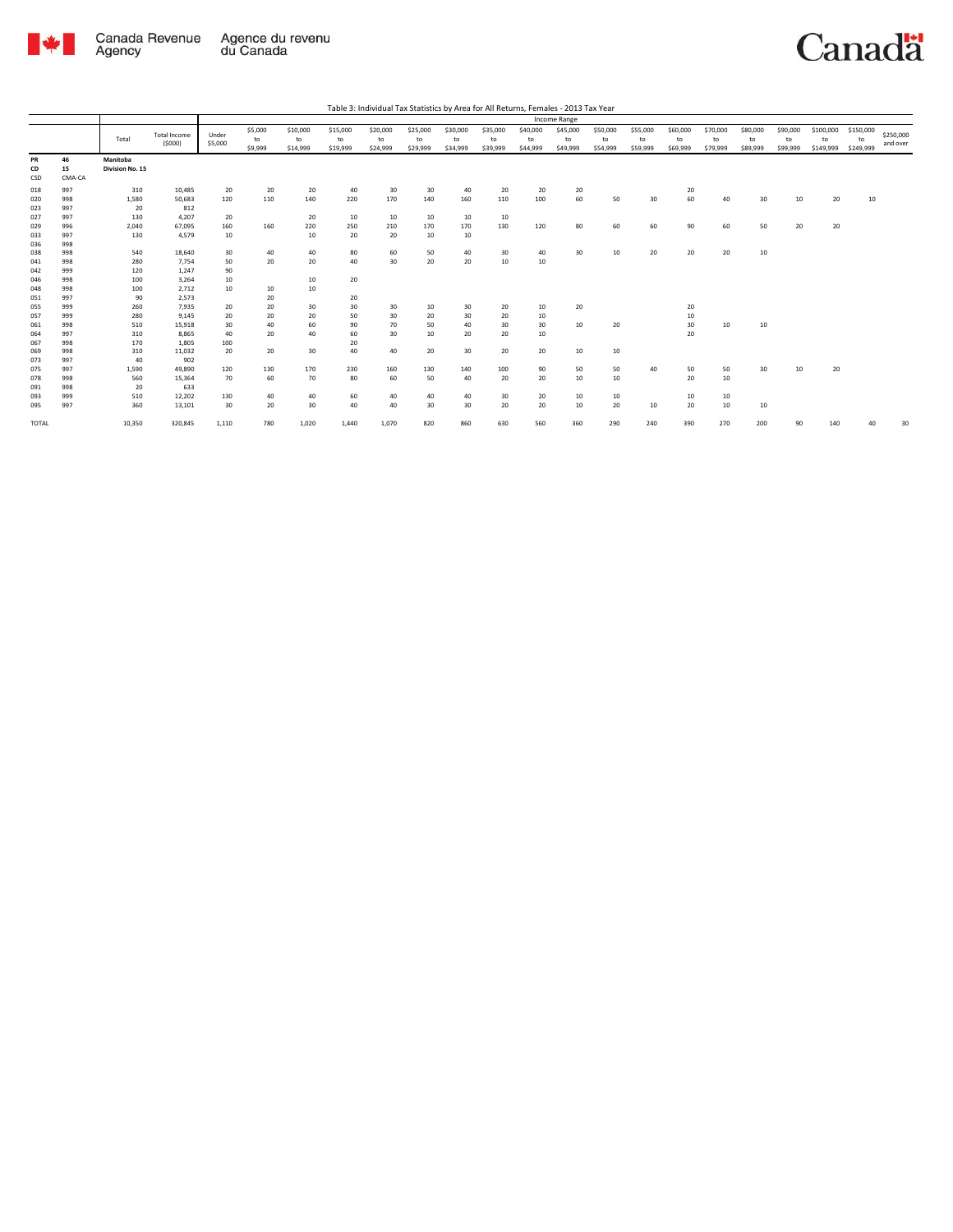

|                        |                    |                             |                        |                  |                          |                            |                            | Table 3: Individual Tax Statistics by Area for All Returns, Females - 2013 Tax Year |                            |                            |                            |                            |                            |                            |                            |                            |                            |                            |                            |                              |                              |                       |
|------------------------|--------------------|-----------------------------|------------------------|------------------|--------------------------|----------------------------|----------------------------|-------------------------------------------------------------------------------------|----------------------------|----------------------------|----------------------------|----------------------------|----------------------------|----------------------------|----------------------------|----------------------------|----------------------------|----------------------------|----------------------------|------------------------------|------------------------------|-----------------------|
|                        |                    |                             |                        |                  |                          |                            |                            |                                                                                     |                            |                            |                            |                            | Income Range               |                            |                            |                            |                            |                            |                            |                              |                              |                       |
|                        |                    | Total                       | Total Income<br>(5000) | Under<br>\$5,000 | \$5,000<br>to<br>\$9,999 | \$10,000<br>to<br>\$14,999 | \$15,000<br>to<br>\$19,999 | \$20,000<br>to<br>\$24,999                                                          | \$25,000<br>to<br>\$29,999 | \$30,000<br>to<br>\$34,999 | \$35,000<br>to<br>\$39,999 | \$40,000<br>to<br>\$44,999 | \$45,000<br>to<br>\$49,999 | \$50,000<br>to<br>\$54,999 | \$55,000<br>to<br>\$59,999 | \$60,000<br>to<br>\$69,999 | \$70,000<br>to<br>\$79,999 | \$80,000<br>to<br>\$89,999 | \$90,000<br>to<br>\$99,999 | \$100,000<br>to<br>\$149,999 | \$150,000<br>to<br>\$249,999 | \$250,000<br>and over |
| <b>PR</b><br>CD<br>CSD | 46<br>16<br>CMA-CA | Manitoba<br>Division No. 16 |                        |                  |                          |                            |                            |                                                                                     |                            |                            |                            |                            |                            |                            |                            |                            |                            |                            |                            |                              |                              |                       |
| 002                    | 999                | 30                          | 1,079                  |                  |                          |                            |                            |                                                                                     |                            |                            |                            |                            |                            |                            |                            |                            |                            |                            |                            |                              |                              |                       |
| 007                    | 997                | 380                         | 10.714                 | 40               | 40                       | 50                         | 60                         | 40                                                                                  | 30                         | 30                         | 20                         | 10                         | 10                         | 10                         |                            | 10                         | 10                         |                            |                            |                              |                              |                       |
| 017                    | 998                | 360                         | 1.178                  | 300              | 20                       | 20                         | 30                         |                                                                                     |                            |                            |                            |                            |                            |                            |                            |                            |                            |                            |                            |                              |                              |                       |
| 019                    | 998                | 110                         | 2.590                  | 30               |                          | 10                         | 20                         | 10                                                                                  |                            |                            |                            |                            |                            |                            |                            |                            |                            |                            |                            |                              |                              |                       |
| 029                    | 999                | 310                         | 8.577                  | 50               | 30                       | 30                         | 40                         | 20                                                                                  | 20                         | 20                         | 10                         | 20                         | 20                         |                            | 10                         | 10                         |                            |                            |                            |                              |                              |                       |
| 032                    | 999                | 1.040                       | 33,890                 | 80               | 70                       | 110                        | 170                        | 110                                                                                 | 90                         | 80                         | 60                         | 60                         | 20                         | 40                         | 30                         | 40                         | 30                         | 20                         | 10                         | 10                           |                              |                       |
| 038                    | 999                | 310                         | 9.166                  | 40               | 30                       | 40                         | 50                         | 30                                                                                  | 20                         | 20                         | 10                         |                            | 10                         |                            |                            | 10                         |                            |                            |                            |                              |                              |                       |
| 045                    | 999                | 150                         | 5.072                  |                  | 20                       | 10                         | 30                         | 10                                                                                  | 20                         | 10                         |                            |                            |                            |                            |                            | 10                         |                            |                            |                            |                              |                              |                       |
| 046                    | 998                | 50                          | 452                    | 20               |                          |                            |                            |                                                                                     |                            |                            |                            |                            |                            |                            |                            |                            |                            |                            |                            |                              |                              |                       |
| 049                    | 998                | 420                         | 11,860                 | 40               | 30                       | 60                         | 70                         | 40                                                                                  | 40                         | 20                         | 30                         | 20                         |                            |                            |                            | 10                         |                            | 10                         |                            | 10                           |                              |                       |
| 052                    | 998                | 780                         | 23,241                 | 60               | 60                       | 100                        | 140                        | 90                                                                                  | 60                         | 50                         | 50                         | 40                         | 20                         | 20                         | 10                         | 30 <sup>2</sup>            | 20                         | 10                         |                            |                              |                              |                       |
| <b>TOTAL</b>           |                    | 3,930                       | 107,819                | 670              | 300                      | 430                        | 620                        | 360                                                                                 | 290                        | 230                        | 200                        | 170                        | 100                        | 100                        | 70                         | 130                        | 90                         | 70                         | 30                         | 50                           | 10                           | 10                    |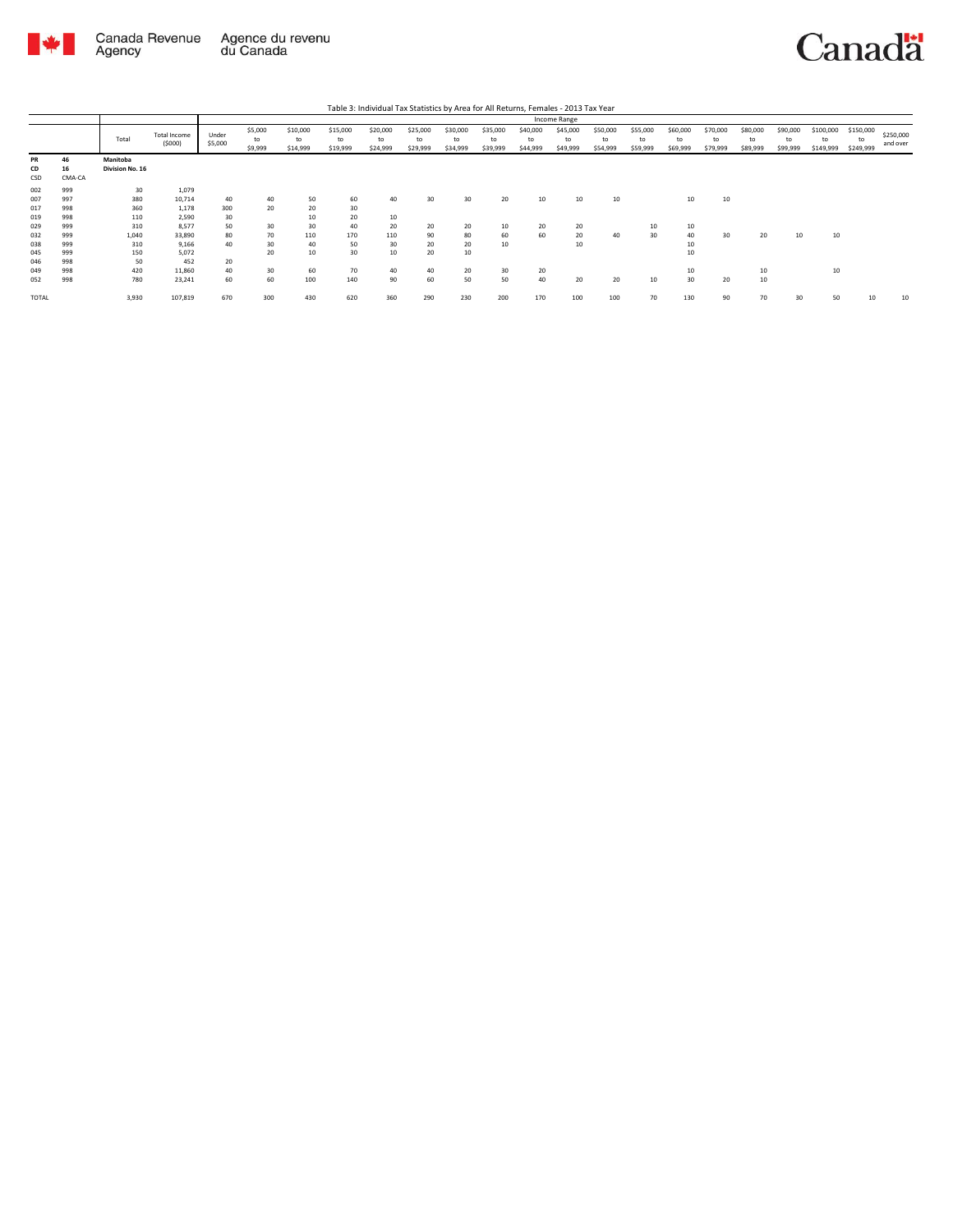

|                                                             |                                                             |                                                                 |                                                                                    |                                                       |                                                      |                                                      |                                                      |                                                |                                         |                                         |                                   |                             | Income Range                |                            |                            |                            |                            |                            |                            |                              |                              |                       |
|-------------------------------------------------------------|-------------------------------------------------------------|-----------------------------------------------------------------|------------------------------------------------------------------------------------|-------------------------------------------------------|------------------------------------------------------|------------------------------------------------------|------------------------------------------------------|------------------------------------------------|-----------------------------------------|-----------------------------------------|-----------------------------------|-----------------------------|-----------------------------|----------------------------|----------------------------|----------------------------|----------------------------|----------------------------|----------------------------|------------------------------|------------------------------|-----------------------|
|                                                             |                                                             | Total                                                           | Total Income<br>(5000)                                                             | Under<br>\$5,000                                      | \$5,000<br>to<br>\$9,999                             | \$10,000<br>to<br>\$14,999                           | \$15,000<br>to<br>\$19,999                           | \$20,000<br>to<br>\$24,999                     | \$25,000<br>to<br>\$29,999              | \$30,000<br>to<br>\$34,999              | \$35,000<br>to<br>\$39,999        | \$40,000<br>to<br>\$44,999  | \$45,000<br>to<br>\$49,999  | \$50,000<br>to<br>\$54,999 | \$55,000<br>to<br>\$59,999 | \$60,000<br>to<br>\$69,999 | \$70,000<br>to<br>\$79,999 | \$80,000<br>to<br>\$89,999 | \$90,000<br>to<br>\$99,999 | \$100,000<br>to<br>\$149,999 | \$150,000<br>to<br>\$249,999 | \$250,000<br>and over |
| PR<br>CD<br>CSD                                             | 46<br>17<br>CMA-CA                                          | Manitoba<br>Division No. 17                                     |                                                                                    |                                                       |                                                      |                                                      |                                                      |                                                |                                         |                                         |                                   |                             |                             |                            |                            |                            |                            |                            |                            |                              |                              |                       |
| 026<br>029<br>034<br>036<br>040<br>045<br>048<br>050<br>053 | 997<br>998<br>998<br>999<br>998<br>998<br>998<br>998<br>998 | 1,460<br>450<br>180<br>200<br>120<br>270<br>480<br>4,020<br>320 | 30,711<br>1,615<br>4,659<br>5.600<br>3,201<br>9,540<br>16,229<br>131.586<br>10,232 | 430<br>370<br>20<br>10<br>10<br>20<br>30<br>290<br>20 | 130<br>20<br>20<br>10<br>10<br>20<br>40<br>290<br>30 | 140<br>20<br>20<br>30<br>20<br>30<br>40<br>410<br>40 | 190<br>30<br>40<br>30<br>20<br>30<br>60<br>580<br>50 | 120<br>20<br>30<br>10<br>30<br>50<br>430<br>40 | 80<br>20<br>20<br>20<br>30<br>350<br>30 | 80<br>10<br>20<br>20<br>30<br>310<br>20 | 60<br>10<br>20<br>40<br>280<br>20 | 50<br>20<br>40<br>260<br>10 | 40<br>10<br>30<br>150<br>10 | 20<br>10<br>20<br>120      | 20<br>10<br>20<br>70       | 30<br>20<br>130<br>20      | 30<br>10<br>110            | 20<br>10<br>90             | 40                         | 10<br>80                     | 20                           | 10                    |
| 055<br>057<br>060<br>063<br>067<br>071<br>073<br>076<br>092 | 998<br>998<br>998<br>999<br>999<br>999<br>999<br>999<br>997 | 270<br>270<br>380<br>130<br>90<br>110<br>370<br>20<br>10        | 8.521<br>8.024<br>11.499<br>2,852<br>1.935<br>2,994<br>10.047<br>402<br>446        | 20<br>20<br>20<br>20<br>20<br>40                      | 20<br>20<br>30<br>20<br>10<br>30                     | 20<br>20<br>50<br>20<br>10<br>10<br>50               | 40<br>60<br>70<br>20<br>20<br>20<br>70               | 30<br>20<br>40<br>20<br>10<br>20<br>40         | 20<br>30<br>20<br>30                    | 20<br>20<br>30<br>30                    | 20<br>20<br>20<br>10              | 20<br>10<br>20<br>10<br>10  | 20<br>10<br>20<br>10        | 10                         | 10                         | 10                         | 10<br>20<br>10             |                            |                            |                              |                              |                       |
| <b>TOTAL</b>                                                |                                                             | 9,140                                                           | 260,091                                                                            | 1,360                                                 | 690                                                  | 930                                                  | 1,310                                                | 910                                            | 670                                     | 630                                     | 550                               | 470                         | 330                         | 220                        | 170                        | 260                        | 230                        | 160                        | 80                         | 120                          |                              | 20                    |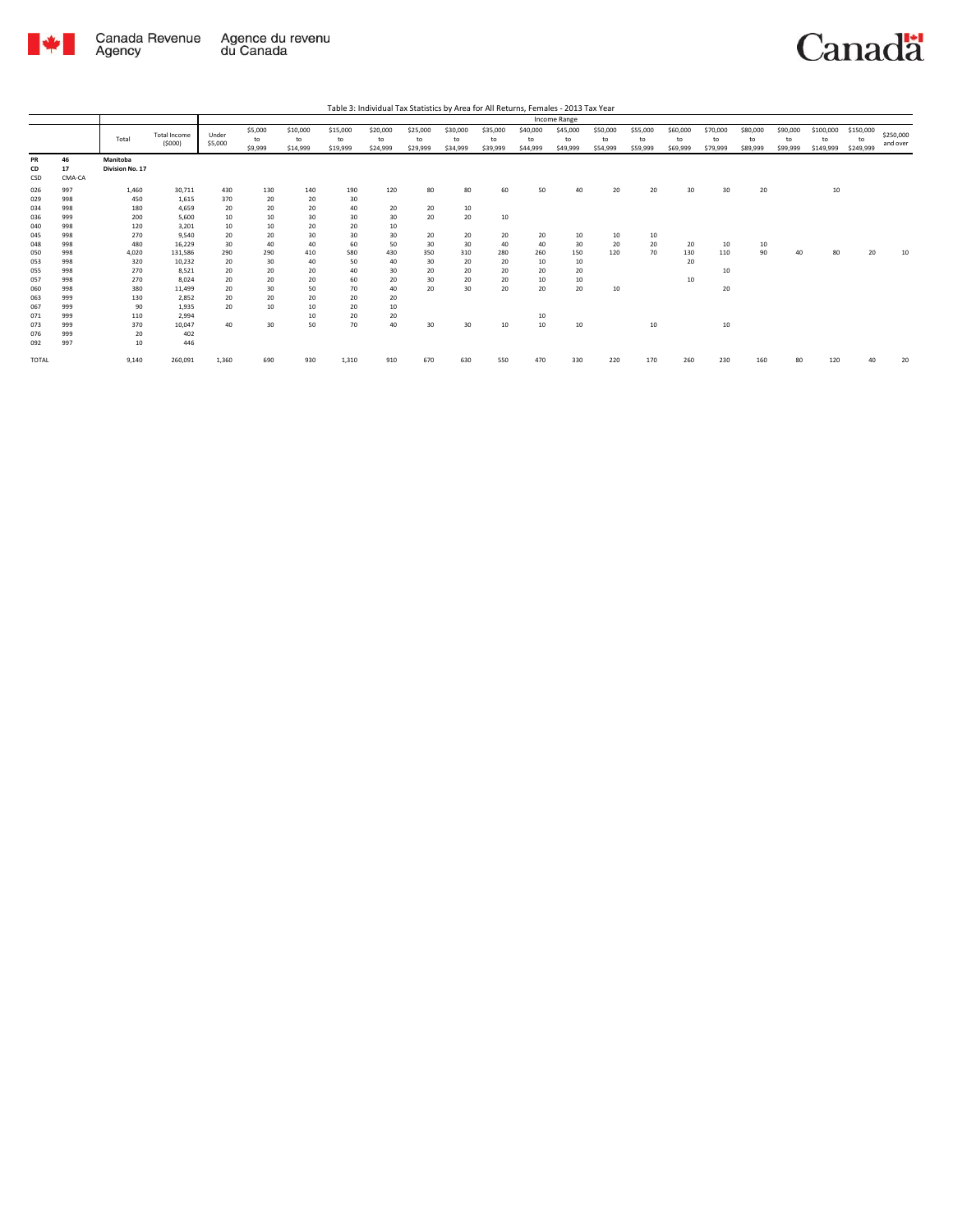

Total

|                               |                  |                          |                            |                            | Table 3: Individual Tax Statistics by Area for All Returns, Females - 2013 Tax Year |                            |                            |                            |                            |                            |                      |                            |                            |                            |                            |                            |                              |                              |                       |
|-------------------------------|------------------|--------------------------|----------------------------|----------------------------|-------------------------------------------------------------------------------------|----------------------------|----------------------------|----------------------------|----------------------------|----------------------------|----------------------|----------------------------|----------------------------|----------------------------|----------------------------|----------------------------|------------------------------|------------------------------|-----------------------|
|                               |                  |                          |                            |                            |                                                                                     |                            |                            |                            |                            | Income Range               |                      |                            |                            |                            |                            |                            |                              |                              |                       |
| <b>Total Income</b><br>(5000) | Under<br>\$5,000 | \$5,000<br>to<br>\$9,999 | \$10,000<br>to<br>\$14,999 | \$15,000<br>to<br>\$19,999 | \$20,000<br>to<br>\$24,999                                                          | \$25,000<br>to<br>\$29,999 | \$30,000<br>to<br>\$34,999 | \$35,000<br>to<br>\$39,999 | \$40,000<br>to<br>\$44,999 | \$45,000<br>to<br>\$49,999 | \$50,000<br>\$54,999 | \$55,000<br>to<br>\$59,999 | \$60,000<br>to<br>\$69,999 | \$70,000<br>to<br>\$79,999 | \$80,000<br>to<br>\$89,999 | \$90,000<br>to<br>\$99,999 | \$100,000<br>to<br>\$149,999 | \$150,000<br>to<br>\$249,999 | \$250,000<br>and over |
|                               |                  |                          |                            |                            |                                                                                     |                            |                            |                            |                            |                            |                      |                            |                            |                            |                            |                            |                              |                              |                       |

| PR<br>CD<br>CSD | 46<br>18<br>CMA-CA | Manitoba<br>Division No. 18 |         |       |     |       |       |     |     |     |     |     |     |     |     |     |     |     |    |     |    |    |
|-----------------|--------------------|-----------------------------|---------|-------|-----|-------|-------|-----|-----|-----|-----|-----|-----|-----|-----|-----|-----|-----|----|-----|----|----|
|                 |                    |                             |         |       |     |       |       |     |     |     |     |     |     |     |     |     |     |     |    |     |    |    |
| 031             | 997                | 2,570                       | 85,045  | 200   | 170 | 230   | 310   | 270 | 260 | 230 | 150 | 180 | 100 | 80  | 70  | 110 | 80  | 40  | 30 | 50  | 10 |    |
| 034             | 996                | 720                         | 21,314  | 50    | 60  | 70    | 90    | 90  | 80  | 70  | 50  | 40  | 30  | 10  | 20  | 20  | 10  |     |    |     |    |    |
| 037             | 997                | 590                         | 16,034  | 60    | 60  | 70    | 110   | 70  | 50  | 40  | 30  | 30  | 20  | 10  | 10  | 10  | 10  | 10  |    |     |    |    |
| 040             | 997                | 490                         | 12,308  | 70    | 50  | 60    | 70    | 60  | 60  | 20  | 20  | 20  | 10  |     |     | 20  |     | 10  |    |     |    |    |
| 044             | 998                | 500                         | 14,765  | 50    | 50  | 60    | 80    | 60  | 30  | 20  | 40  | 10  | 20  |     | 10  | 20  | 10  |     |    |     |    |    |
| 052             | 997                | 340                         | 9,659   | 20    | 30  | 40    | 70    | 40  | 30  | 20  | 10  | 20  | 10  |     |     |     | 10  |     |    |     |    |    |
| 055             | 998                | 300                         | 1.434   | 240   | 10  | 20    | 10    |     |     |     |     |     |     |     |     |     |     |     |    |     |    |    |
| 057             | 998                | 40                          | 1,485   |       |     |       |       |     |     |     |     |     |     |     |     |     |     |     |    |     |    |    |
| 060             | 998                | 950                         | 25,829  | 110   | 90  | 140   | 170   | 90  | 60  | 60  | 50  | 50  | 30  | 20  | 20  | 20  | 20  | 10  |    |     |    |    |
| 063             | 998                | 80                          | 1.219   | 40    |     |       |       |     |     |     |     |     |     |     |     |     |     |     |    |     |    |    |
| 067             | 998                | 410                         | 3.106   | 300   | 10  | 20    | 40    | 10  |     |     |     |     |     |     |     |     |     |     |    |     |    |    |
| 068             | 998                | 630                         | 15,822  | 120   | 50  | 60    | 110   | 50  | 40  | 40  | 40  | 20  | 20  | 10  | 10  | 20  |     |     |    | 10  |    |    |
| 071             | 998                | 340                         | 8,965   | 30    | 30  | 30    | 50    | 40  | 30  | 40  | 20  | 20  |     |     |     | 10  | 10  |     |    |     |    |    |
| 074             | 998                | 1.330                       | 32,157  | 240   | 120 | 150   | 210   | 120 | 110 | 80  | 60  | 60  | 40  | 30  | 20  | 40  | 20  | 20  |    | 20  |    |    |
| 077             | 999                | 190                         | 5,067   | 20    | 10  | 30    | 30    | 10  | 20  | 20  | 10  |     |     |     |     |     |     |     |    |     |    |    |
| 091             | 999                | 40                          | 1,076   |       |     |       |       |     |     |     |     |     |     |     |     |     |     |     |    |     |    |    |
|                 |                    |                             |         |       |     |       |       |     |     |     |     |     |     |     |     |     |     |     |    |     |    |    |
| TOTAL           |                    | 9.500                       | 255,286 | 1,530 | 760 | 1,000 | 1,360 | 940 | 780 | 660 | 480 | 460 | 310 | 190 | 190 | 290 | 200 | 130 | 70 | 120 | 30 | 10 |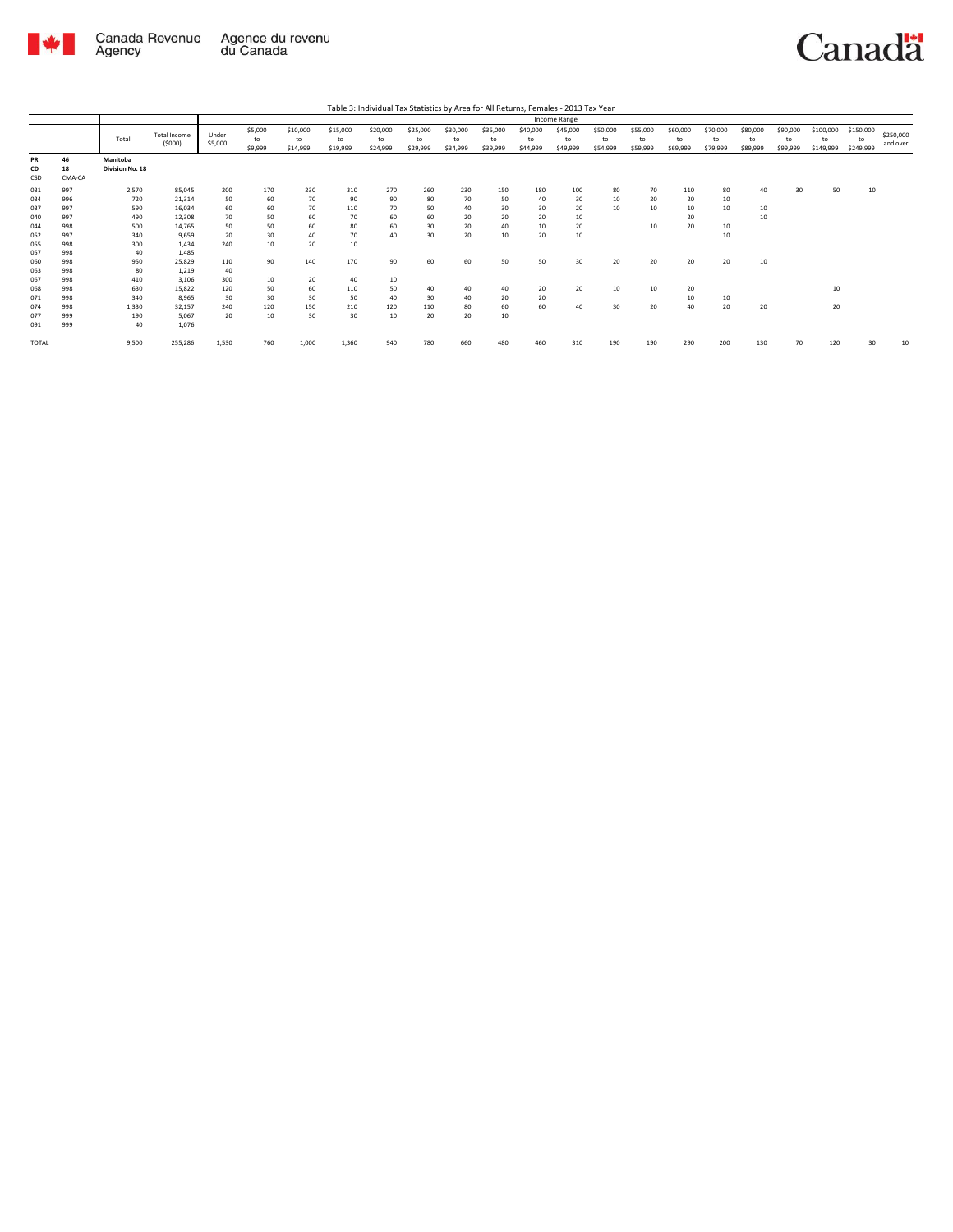



|                 |                    |                             |                        |                  |                          |                            |                            |                            |                            |                            |                            |                            | Income Range               |                            |                            |                            |                            |                            |                            |                              |                              |                       |
|-----------------|--------------------|-----------------------------|------------------------|------------------|--------------------------|----------------------------|----------------------------|----------------------------|----------------------------|----------------------------|----------------------------|----------------------------|----------------------------|----------------------------|----------------------------|----------------------------|----------------------------|----------------------------|----------------------------|------------------------------|------------------------------|-----------------------|
|                 |                    | Total                       | Total Income<br>(5000) | Under<br>\$5,000 | \$5,000<br>to<br>\$9,999 | \$10,000<br>to<br>\$14,999 | \$15,000<br>to<br>\$19,999 | \$20,000<br>to<br>\$24,999 | \$25,000<br>to<br>\$29,999 | \$30,000<br>to<br>\$34,999 | \$35,000<br>to<br>\$39,999 | \$40,000<br>to<br>\$44,999 | \$45,000<br>to<br>\$49,999 | \$50,000<br>to<br>\$54,999 | \$55,000<br>to<br>\$59,999 | \$60,000<br>to<br>\$69,999 | \$70,000<br>to<br>\$79,999 | \$80,000<br>to<br>\$89,999 | \$90,000<br>to<br>\$99,999 | \$100,000<br>to<br>\$149,999 | \$150,000<br>to<br>\$249,999 | \$250,000<br>and over |
| PR<br>CD<br>CSD | 46<br>19<br>CMA-CA | Manitoba<br>Division No. 19 |                        |                  |                          |                            |                            |                            |                            |                            |                            |                            |                            |                            |                            |                            |                            |                            |                            |                              |                              |                       |
| 045             | 998                | 2,270                       | 24,728                 | 1,260            | 160                      | 210                        | 250                        | 100                        | 70                         | 50                         | 40                         | 30                         | 20                         | 10                         | 10                         | 20                         | 10                         | 20                         |                            |                              |                              |                       |
| 050             | 998                | 170                         | 802                    | 140              |                          |                            | 10                         |                            |                            |                            |                            |                            |                            |                            |                            |                            |                            |                            |                            |                              |                              |                       |
| 051             | 999                | 250                         | 698                    | 220              |                          |                            |                            |                            |                            |                            |                            |                            |                            |                            |                            |                            |                            |                            |                            |                              |                              |                       |
| 052             | 998                | 190                         | 538                    | 170              |                          |                            |                            |                            |                            |                            |                            |                            |                            |                            |                            |                            |                            |                            |                            |                              |                              |                       |
| 053             | 999                | 230                         | 1,374                  | 170              | 10                       | 20                         | 10                         |                            |                            |                            |                            |                            |                            |                            |                            |                            |                            |                            |                            |                              |                              |                       |
| 054             | 998                | 150                         | 409                    | 140              |                          |                            |                            |                            |                            |                            |                            |                            |                            |                            |                            |                            |                            |                            |                            |                              |                              |                       |
| 059             | 998                | 870                         | 4,580                  | 670              | 30                       | 50                         | 60                         | 30                         |                            |                            |                            |                            |                            |                            |                            |                            |                            |                            |                            |                              |                              |                       |
| 061             | 998                | 30                          | 372                    | 10               |                          |                            |                            |                            |                            |                            |                            |                            |                            |                            |                            |                            |                            |                            |                            |                              |                              |                       |
| 065             | 999                | 240                         | 1,925                  | 160              | 20                       | 10                         | 30                         |                            |                            |                            |                            |                            |                            |                            |                            |                            |                            |                            |                            |                              |                              |                       |
| 068             | 998                | 130                         | 987                    | 90               |                          |                            | 10                         |                            |                            |                            |                            |                            |                            |                            |                            |                            |                            |                            |                            |                              |                              |                       |
| 069             | 998                | 160                         | 622                    | 130              |                          |                            | 20                         |                            |                            |                            |                            |                            |                            |                            |                            |                            |                            |                            |                            |                              |                              |                       |
| 071             | 999                | 20                          | 317                    |                  |                          |                            |                            |                            |                            |                            |                            |                            |                            |                            |                            |                            |                            |                            |                            |                              |                              |                       |
| 075             | 998                | 240                         | 1,046                  | 210              |                          |                            |                            |                            |                            |                            |                            |                            |                            |                            |                            |                            |                            |                            |                            |                              |                              |                       |
| 079             | 999                | 120                         | 355                    | 110              |                          |                            |                            |                            |                            |                            |                            |                            |                            |                            |                            |                            |                            |                            |                            |                              |                              |                       |
| 082             | 999                |                             |                        |                  |                          |                            |                            |                            |                            |                            |                            |                            |                            |                            |                            |                            |                            |                            |                            |                              |                              |                       |
| TOTAL           |                    | 5,070                       | 38,754                 | 3,480            | 270                      | 340                        | 430                        | 150                        | 100                        | 70                         | 70                         | 40                         | 30                         | 20                         | 10                         | 30                         | 20                         | 20                         |                            | 10                           |                              |                       |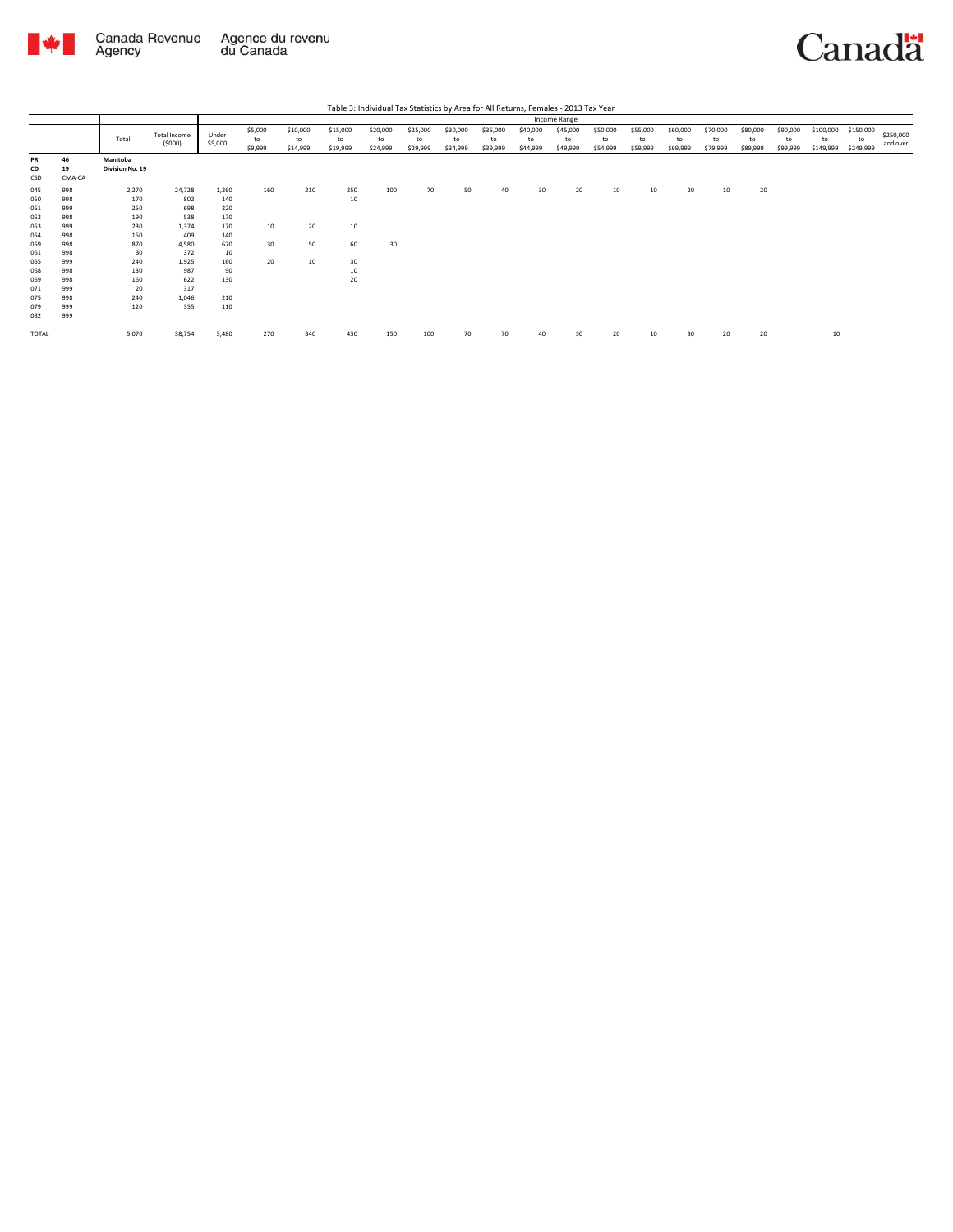

|                        |                    |                             |                        |                  |                          |                            |                            | Table 3: Individual Tax Statistics by Area for All Returns, Females - 2013 Tax Year |                            |                            |                            |                            |                            |                            |                            |                            |                            |                            |                            |                              |                              |                       |
|------------------------|--------------------|-----------------------------|------------------------|------------------|--------------------------|----------------------------|----------------------------|-------------------------------------------------------------------------------------|----------------------------|----------------------------|----------------------------|----------------------------|----------------------------|----------------------------|----------------------------|----------------------------|----------------------------|----------------------------|----------------------------|------------------------------|------------------------------|-----------------------|
|                        |                    |                             |                        |                  |                          |                            |                            |                                                                                     |                            |                            |                            |                            | Income Range               |                            |                            |                            |                            |                            |                            |                              |                              |                       |
|                        |                    | Total                       | Total Income<br>(5000) | Under<br>\$5,000 | \$5,000<br>to<br>\$9,999 | \$10,000<br>to<br>\$14,999 | \$15,000<br>to<br>\$19,999 | \$20,000<br>to<br>\$24,999                                                          | \$25,000<br>to<br>\$29,999 | \$30,000<br>to<br>\$34,999 | \$35,000<br>to<br>\$39,999 | \$40,000<br>to<br>\$44,999 | \$45,000<br>to<br>\$49,999 | \$50,000<br>to<br>\$54,999 | \$55,000<br>to<br>\$59,999 | \$60,000<br>to<br>\$69,999 | \$70,000<br>to<br>\$79,999 | \$80,000<br>to<br>\$89,999 | \$90,000<br>to<br>\$99,999 | \$100,000<br>to<br>\$149,999 | \$150,000<br>to<br>\$249,999 | \$250,000<br>and over |
| <b>PR</b><br>CD<br>CSD | 46<br>20<br>CMA-CA | Manitoba<br>Division No. 20 |                        |                  |                          |                            |                            |                                                                                     |                            |                            |                            |                            |                            |                            |                            |                            |                            |                            |                            |                              |                              |                       |
| 032<br>037             | 998<br>998         | 220<br>180                  | 3,197<br>5.569         | 90<br>20         | 20<br>10                 | 20<br>20                   | 30<br>20                   | 30<br>10                                                                            | 10<br>10                   | 20                         | 10                         |                            |                            |                            |                            | 10                         |                            |                            |                            |                              |                              |                       |
| 039<br>041             | 998<br>998         | 400<br>1,080                | 11,236<br>33.315       | 30<br>80         | 40<br>90                 | 60<br>120                  | 60<br>180                  | 30<br>120                                                                           | 40<br>80                   | 30<br>70                   | 20<br>50                   | 20<br>70                   | 20<br>40                   | 10<br>30                   | 10<br>20                   | 40                         | 10<br>30                   | 30                         | 10                         | 20                           |                              |                       |
| 043                    | 999                | 180                         | 4.751                  | 20               | 20                       | 20                         | 40                         | 20                                                                                  | 20                         | 10                         | 10                         | 20                         |                            |                            |                            |                            |                            |                            |                            |                              |                              |                       |
| 048<br>052             | 998<br>999         | 1.710<br>130                | 52.494<br>3.690        | 130<br>10        | 130<br>10                | 180<br>10                  | 300<br>10                  | 170<br>20                                                                           | 150                        | 130                        | 100                        | 100                        | 60                         | 50                         | 40                         | 60                         | 50                         | 30                         | 20                         | 20                           |                              |                       |
| 055<br>066             | 999<br>999         | 270<br>40                   | 4.551<br>911           | 80               | 30                       | 40                         | 40                         | 20                                                                                  | 20                         | 10                         |                            |                            |                            |                            |                            |                            |                            |                            |                            |                              |                              |                       |
| 069                    | 999                | 40                          | 688                    | 10               |                          |                            |                            |                                                                                     |                            |                            |                            |                            |                            |                            |                            |                            |                            |                            |                            |                              |                              |                       |
| TOTAL                  |                    | 4,250                       | 120,402                | 470              | 350                      | 470                        | 690                        | 430                                                                                 | 340                        | 290                        | 230                        | 230                        | 140                        | 110                        | 80                         | 130                        | 100                        | 70                         | 50                         | 60                           | 10                           |                       |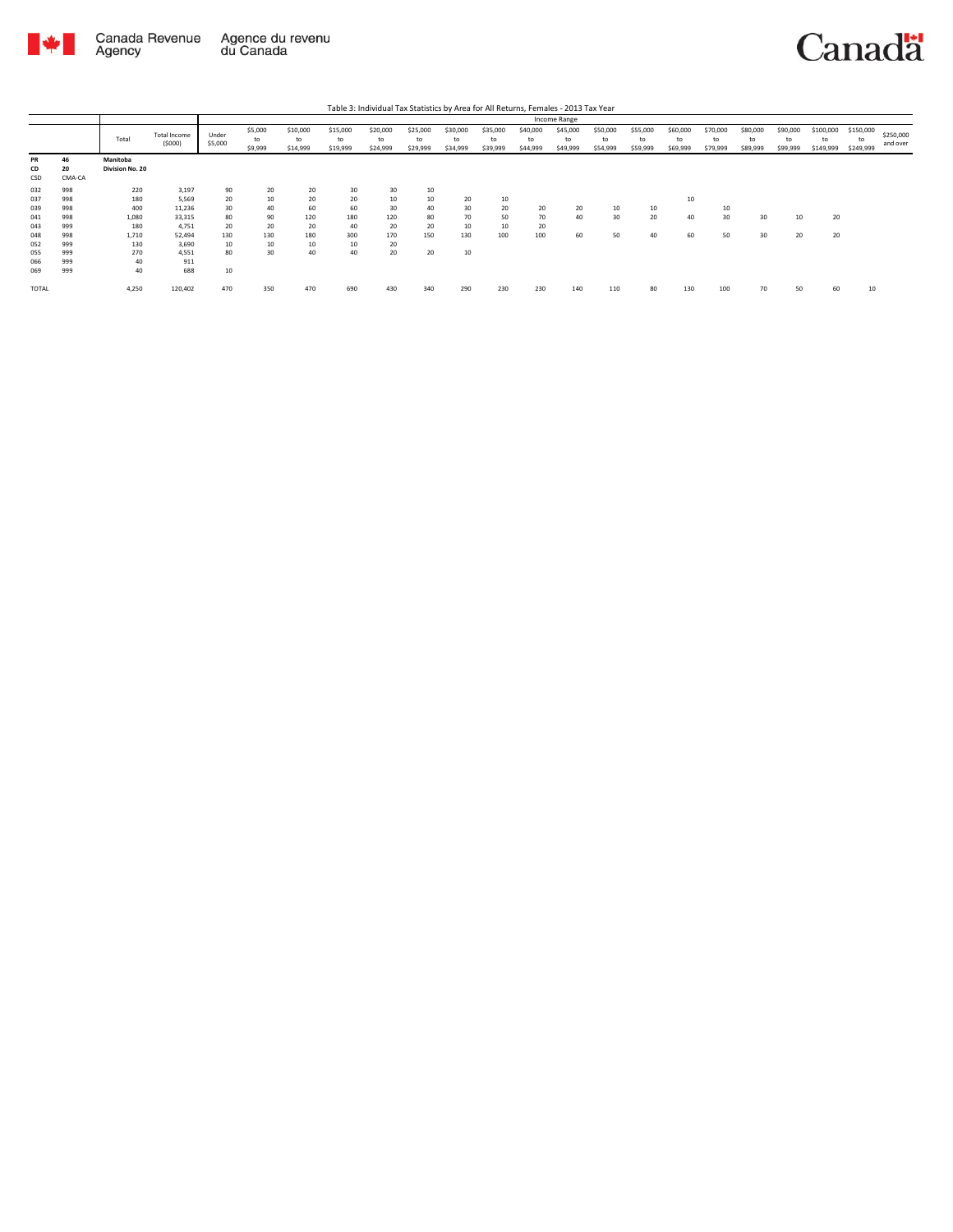

Agency

Agence du revenu<br>du Canada Canada Revenue

Canadä

Total Total Income (\$000) Under \$5,000 \$5,000 to \$9,999 \$10,000 to \$14,999 \$15,000 to \$19,999 \$20,000 to \$24,999 \$25,000 to \$29,999 \$30,000 to \$34,999 \$35,000 to \$39,999 \$40,000 to \$44,999 \$45,000 to \$49,999 \$50,000 to \$54,999 \$55,000 to \$59,999 \$60,000 to \$69,999 \$70,000 to \$79,999 \$80,000 to \$89,999 \$90,000 to \$99,999 \$100,000 to \$149,999 \$150,000 to \$249,999 \$250,000 and over Table 3: Individual Tax Statistics by Area for All Returns, Females - 2013 Tax Year Income Range **PR 46 Manitoba CD 21 Division No. 21 PR** 46<br>CSD 21<br>025 999<br>027 9999<br>033 9999<br>044 998<br>044 998<br>052 998<br>054 998<br>054 998 025 999 90 861 60 027 999 250 2,723 140 20 10 20 10 029 999 340 1,280 290 10 10 10 033 999 20 72 20 999<br>999 999 998<br>998 998 998<br>998 998<br>998 998  $\begin{array}{cccc} 30 & 257 & 20 \\ 600 & 3,822 & 420 \\ 3,190 & 105,440 & 580 \\ 310 & 10,272 & 40 \\ 290 & 1,587 & 220 \\ 2,350 & 81,817 & 220 \\ 360 & 12,159 & 40 \\ 200 & 3,251 & 80 \end{array}$ 043 998 600 3,822 420 50 40 40 20 045 998 3,190 105,440 580 290 220 300 230 180 200 170 160 130 100 70 160 110 100 50 100 20 052 998 310 10,272 40 30 20 30 20 20 20 20 10 10 10 20 10 10 058 999 290 1,587 220 20 20 10 064 998 2,350 81,817 220 180 200 270 230 200 160 160 120 110 70 60 110 80 70 40 70 10 071 998 360 12,159 40 30 30 30 40 40 20 20 20 20 10 10 10 20 10 10 078 998 200 3,251 80 30 10 20 10 10 TOTAL 8,020 223,541 2,130 670 570 740 580 470 430 380 340 280 210 160 310 230 210 120 180 30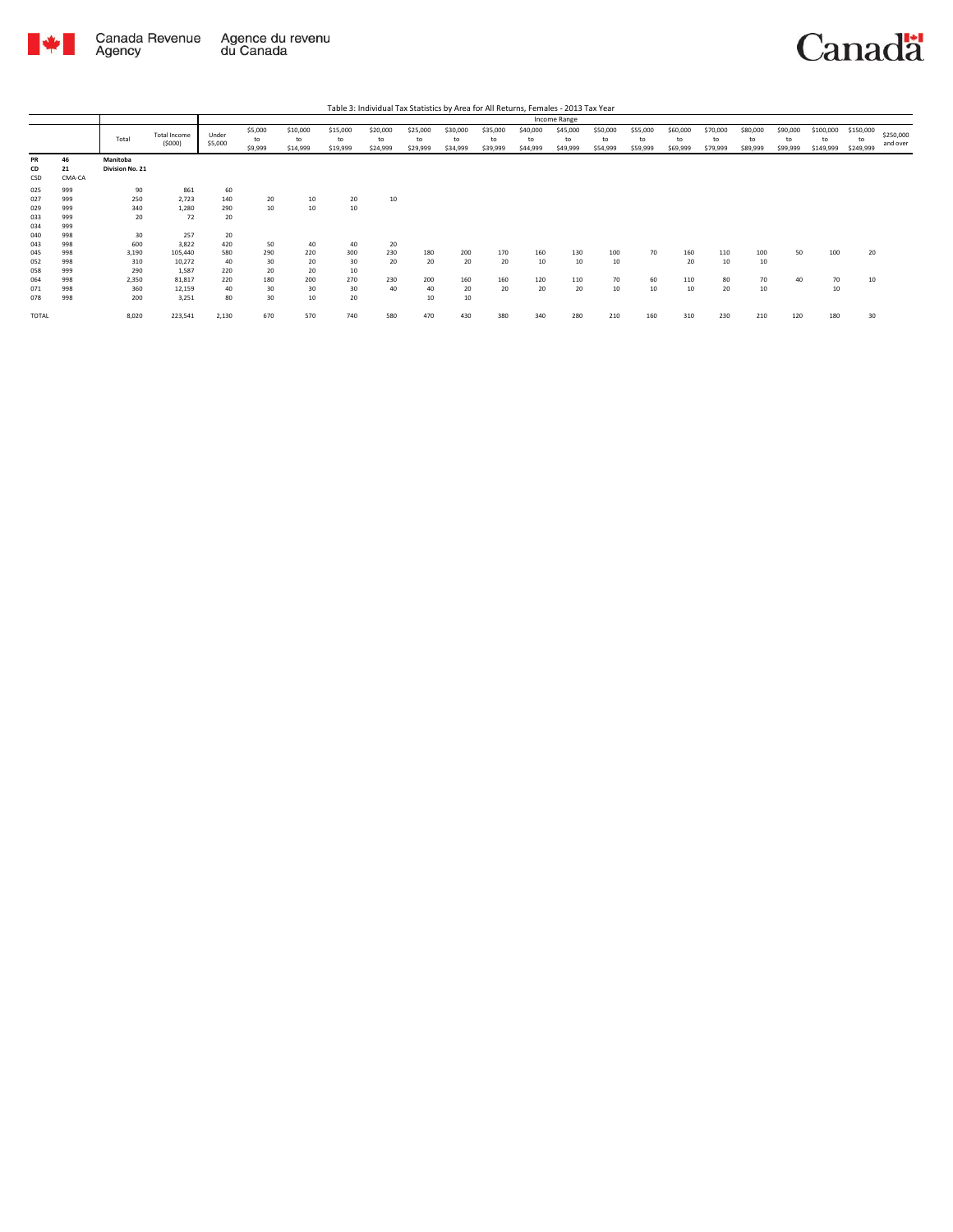

|                                                      |                                                      |                                                         |                                                                   |                                                         |                             |                             |                                   |                            |                            |                            |                            |                            | Income Range               |                            |                            |                            |                            |                            |                            |                              |                              |                       |
|------------------------------------------------------|------------------------------------------------------|---------------------------------------------------------|-------------------------------------------------------------------|---------------------------------------------------------|-----------------------------|-----------------------------|-----------------------------------|----------------------------|----------------------------|----------------------------|----------------------------|----------------------------|----------------------------|----------------------------|----------------------------|----------------------------|----------------------------|----------------------------|----------------------------|------------------------------|------------------------------|-----------------------|
|                                                      |                                                      | Total                                                   | Total Income<br>(5000)                                            | Under<br>\$5,000                                        | \$5,000<br>to<br>\$9,999    | \$10,000<br>to<br>\$14,999  | \$15,000<br>to<br>\$19,999        | \$20,000<br>to<br>\$24,999 | \$25,000<br>to<br>\$29,999 | \$30,000<br>to<br>\$34,999 | \$35,000<br>to<br>\$39,999 | \$40,000<br>to<br>\$44,999 | \$45,000<br>to<br>\$49,999 | \$50,000<br>to<br>\$54,999 | \$55,000<br>to<br>\$59,999 | \$60,000<br>to<br>\$69,999 | \$70,000<br>to<br>\$79,999 | \$80,000<br>to<br>\$89,999 | \$90,000<br>to<br>\$99,999 | \$100,000<br>to<br>\$149,999 | \$150,000<br>to<br>\$249,999 | \$250,000<br>and over |
| <b>PR</b><br>CD<br>CSD                               | 46<br>22<br>CMA-CA                                   | Manitoba<br>Division No. 22                             |                                                                   |                                                         |                             |                             |                                   |                            |                            |                            |                            |                            |                            |                            |                            |                            |                            |                            |                            |                              |                              |                       |
| 046<br>048<br>050<br>052<br>055<br>056<br>059<br>063 | 997<br>999<br>998<br>998<br>998<br>998<br>998<br>998 | 4,210<br>770<br>30<br>1,380<br>190<br>270<br>680<br>540 | 34,759<br>2,305<br>329<br>6,471<br>470<br>1,561<br>2,876<br>2,161 | 3,100<br>670<br>10<br>1,130<br>170<br>220<br>560<br>440 | 140<br>10<br>50<br>30<br>20 | 220<br>30<br>60<br>20<br>30 | 260<br>40<br>70<br>20<br>40<br>20 | 100<br>20<br>10            | 80<br>10                   |                            | 30                         | 30                         | 20                         | 20                         | 20                         | 40                         | 30                         | 20                         | 20                         | 30                           |                              |                       |
| 064<br>065<br>800<br>801<br>TOTAL                    | 999<br>998<br>999<br>998                             | 40<br>130<br>410<br>8,630                               | 496<br>641<br>1,242<br>53,310                                     | 20<br>90<br>360<br>6,780                                | 280                         | 10<br>410                   | 10<br>20<br>480                   | 150                        | 110                        | 60                         | 40                         | 50                         | 30                         | 30                         | 30                         | 50                         | 30                         | 30                         | 30                         | 50                           |                              |                       |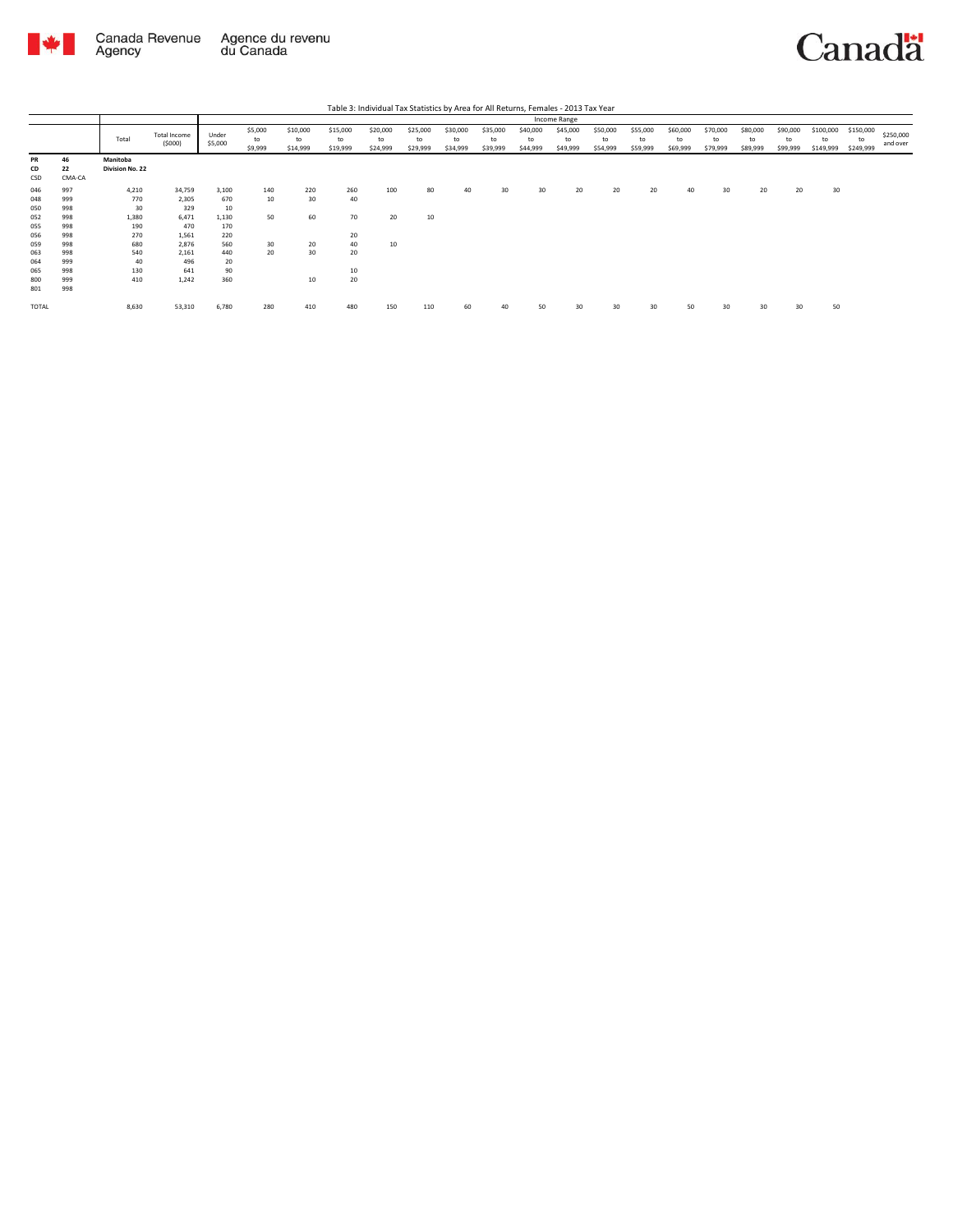

|                 |                    |                             |                        |                  |                          |                            |                            | Table 3: Individual Tax Statistics by Area for All Returns, Females - 2013 Tax Year |                            |                            |                            |                            |                            |                            |                            |                            |                            |                            |                            |                              |                              |                       |
|-----------------|--------------------|-----------------------------|------------------------|------------------|--------------------------|----------------------------|----------------------------|-------------------------------------------------------------------------------------|----------------------------|----------------------------|----------------------------|----------------------------|----------------------------|----------------------------|----------------------------|----------------------------|----------------------------|----------------------------|----------------------------|------------------------------|------------------------------|-----------------------|
|                 |                    |                             |                        | Income Range     |                          |                            |                            |                                                                                     |                            |                            |                            |                            |                            |                            |                            |                            |                            |                            |                            |                              |                              |                       |
|                 |                    | Total                       | Total Income<br>(5000) | Under<br>\$5,000 | \$5,000<br>to<br>\$9,999 | \$10,000<br>to<br>\$14,999 | \$15,000<br>to<br>\$19,999 | \$20,000<br>to<br>\$24,999                                                          | \$25,000<br>to<br>\$29,999 | \$30,000<br>to<br>\$34,999 | \$35,000<br>to<br>\$39,999 | \$40,000<br>to<br>\$44,999 | \$45,000<br>to<br>\$49,999 | \$50,000<br>to<br>\$54,999 | \$55,000<br>to<br>\$59,999 | \$60,000<br>to<br>\$69,999 | \$70,000<br>to<br>\$79,999 | \$80,000<br>to<br>\$89,999 | \$90,000<br>to<br>\$99,999 | \$100,000<br>to<br>\$149,999 | \$150,000<br>to<br>\$249,999 | \$250,000<br>and over |
| PR<br>CD<br>CSD | 46<br>23<br>CMA-CA | Manitoba<br>Division No. 23 |                        |                  |                          |                            |                            |                                                                                     |                            |                            |                            |                            |                            |                            |                            |                            |                            |                            |                            |                              |                              |                       |
| 034<br>037      | 999<br>998         | 170<br>280                  | 4,375<br>2,807         | 40<br>190        | 10<br>20                 | 30<br>20                   | 20<br>10                   | 10<br>10                                                                            | 10                         | 10                         |                            |                            |                            |                            |                            |                            |                            |                            |                            |                              |                              |                       |
| 047<br>056      | 998<br>998         | 200<br>320                  | 5.054<br>13.554        | 40<br>30         | 20<br>20                 | 30<br>30                   | 30<br>30                   | 20<br>30                                                                            | 20<br>10                   | 20                         | 10<br>20                   | 10                         | 20                         | 20                         | 20                         | 20                         | 20                         |                            |                            | 20                           |                              |                       |
| 058             | 998                | 100                         | 331                    | 80               |                          |                            |                            |                                                                                     |                            |                            |                            |                            |                            |                            |                            |                            |                            |                            |                            |                              |                              |                       |
| 064<br>065      | 998<br>999         | 480<br>160                  | 1,857<br>1,795         | 420<br>90        | 10<br>10                 | 10<br>20                   | 20<br>20                   |                                                                                     |                            |                            |                            |                            |                            |                            |                            |                            |                            |                            |                            |                              |                              |                       |
| 067<br>071      | 999<br>999         | 220<br>240                  | 729<br>725             | 190<br>200       |                          | 10                         | 10                         |                                                                                     |                            |                            |                            |                            |                            |                            |                            |                            |                            |                            |                            |                              |                              |                       |
| <b>TOTAL</b>    |                    | 2,160                       | 31,227                 | 1,270            | 110                      | 150                        | 160                        | 80                                                                                  | 60                         | 50                         | 40                         | 30                         | 30                         | 20                         | $30^{\circ}$               | 30                         |                            | 30                         | 10                         | 30                           |                              |                       |